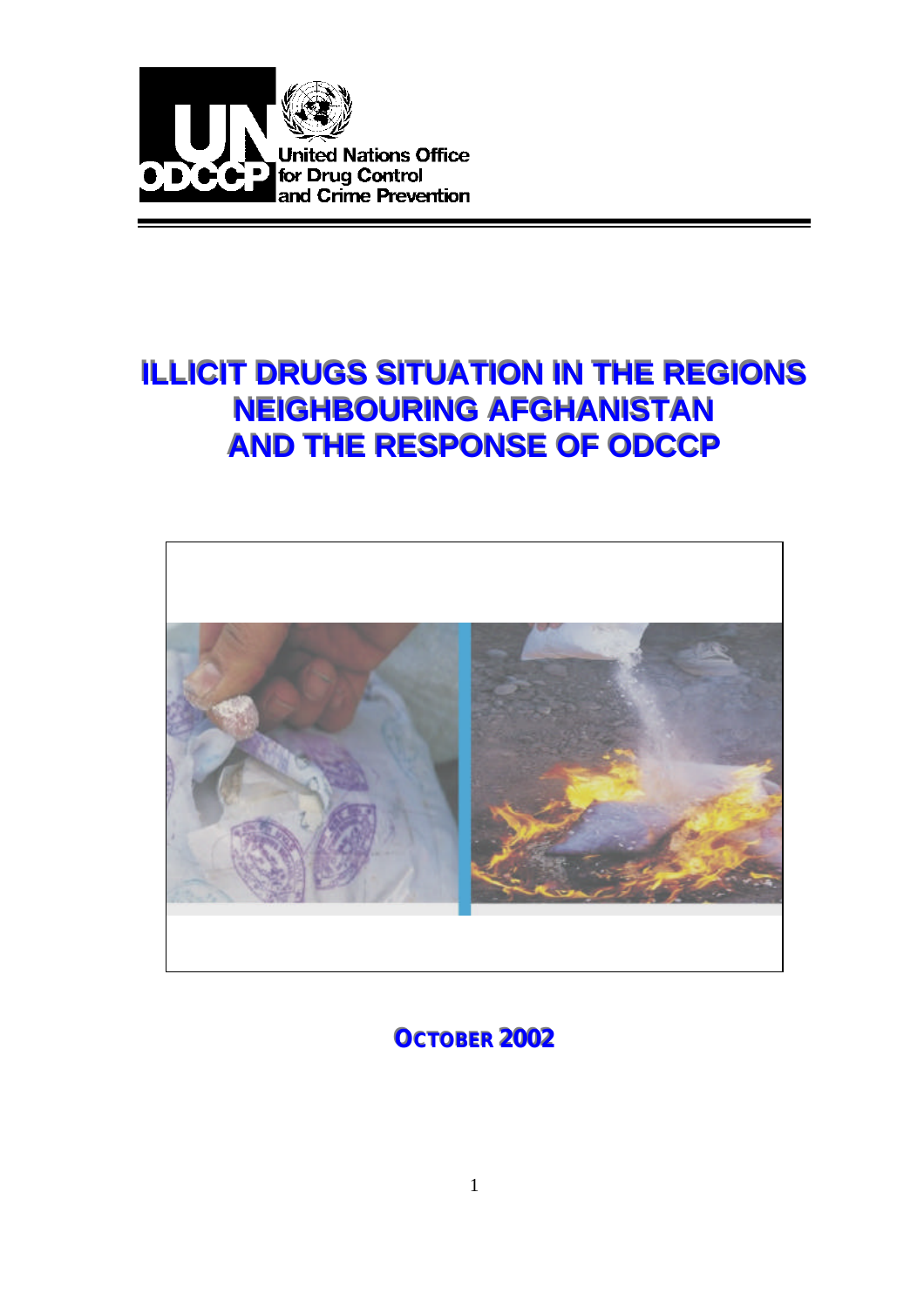# **TABLE OF CONTENTS**

| A.        | <b>Illicit drugs situation and trends</b> |                  |
|-----------|-------------------------------------------|------------------|
|           |                                           | $\boldsymbol{l}$ |
|           |                                           | $\overline{4}$   |
|           |                                           | 11               |
|           |                                           | 12               |
|           |                                           | 16               |
|           |                                           | 20               |
|           |                                           | 21               |
| <b>B.</b> | <b>Drug Control</b>                       | 26               |
|           |                                           | 26               |
|           |                                           | 28               |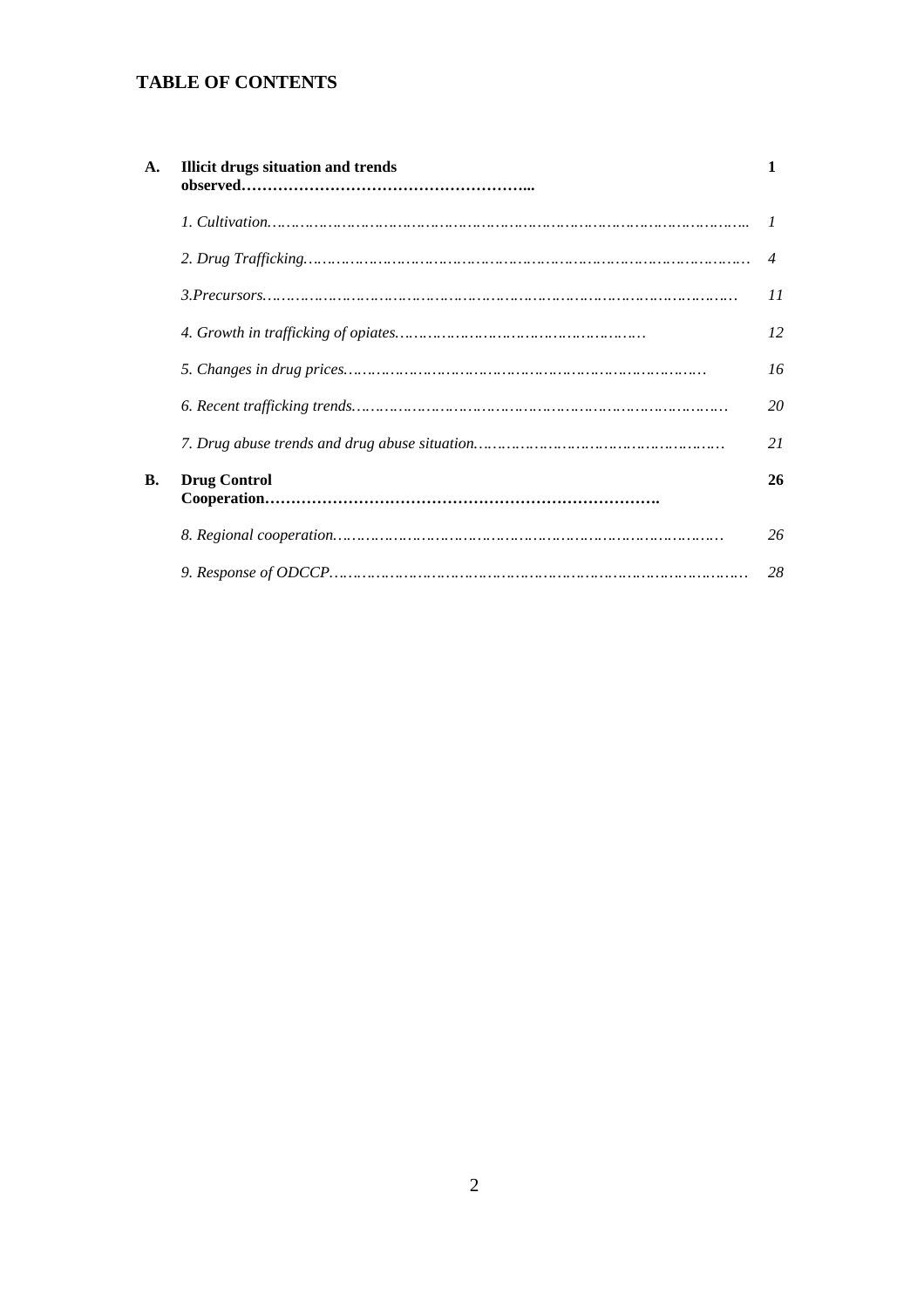# **ILLICIT DRUGS SITUATION IN THE REGIONS NEIGHBOURING AFGHANISTAN AND THE RESPONSE OF ODCCP**

# **A. Illicit drugs situation and trends observed**

#### **1. Cultivation**

#### **Central Asia**

Most of the opiates in Central Asia are of Afghan origin. Massive illicit opium production in Afghanistan in 1999 and 2000 and a network of drug repositories along the Afghan borders with Central Asia, combined with an enlarged number of Afghan clandestine laboratories, have ensured an increasing flow of drugs into Central Asia during the last ten years. This flow has steadily increased even throughout 2001, the year which followed Afghanistan's opium poppy ban when the area under opium poppy cultivation decreased in Afghanistan in 2001 to 7,606 ha from 90,583 ha in 1999 and 82,171 ha in 2000. ODCCP's current surveys indicate that the area under opium poppy cultivation has again drastically increased in Afghanistan in 2002.



Source: UNDCP, *Global Illicit Drug Trends 2002.*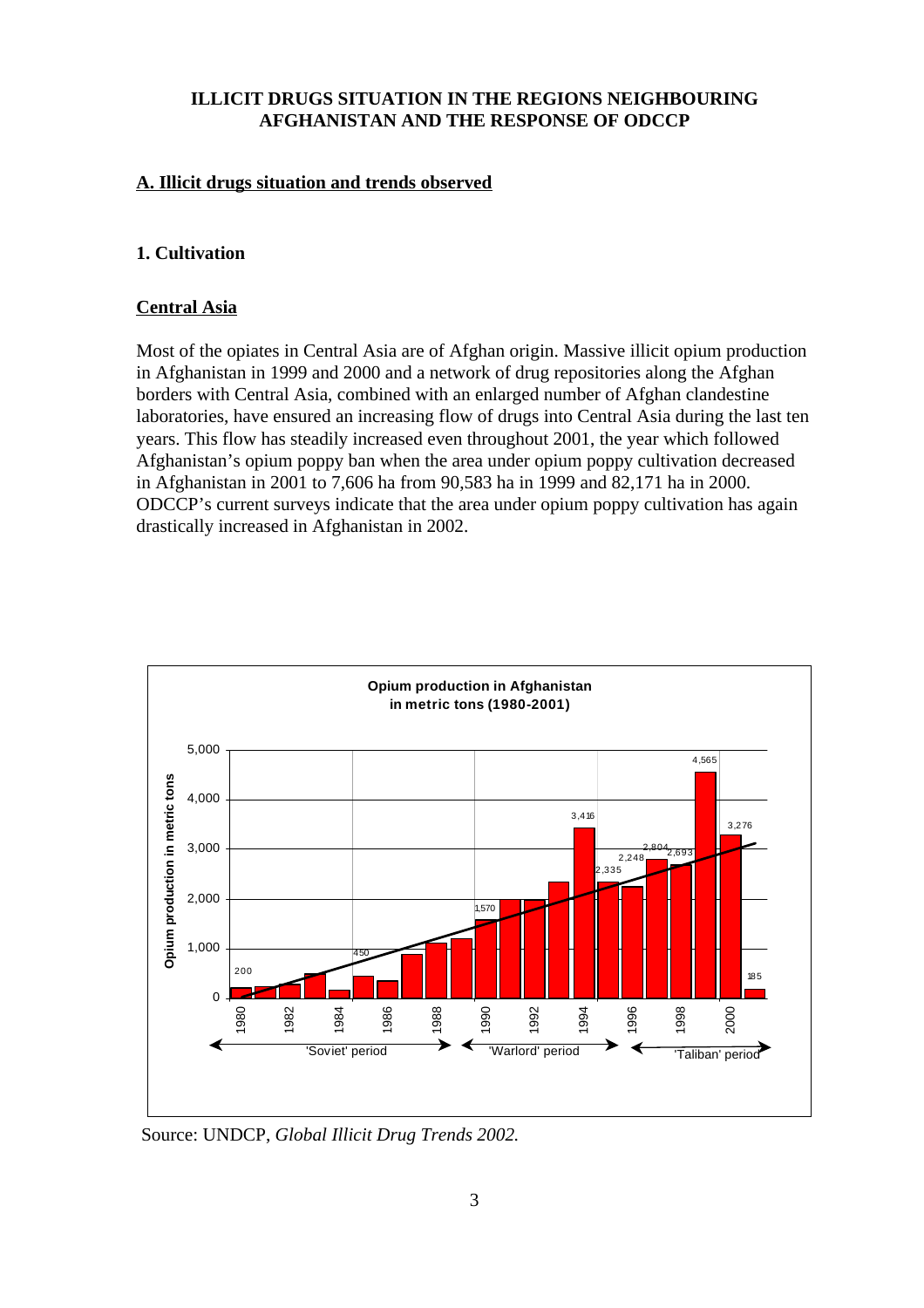Climatic conditions in all five Central Asian countries are, in principle, favourable for the growth of opium poppy and cannabis which are illicitly cultivated on small individual plots in villages, or in remote mountainous regions. According to the ODCCP survey carried out in 1998 and 1999 in selected parts of Central Asia, the total harvested opium poppy area was 3.6 hectares in 1999 (86% in Tajikistan) and 10.0 hectares in 1998 (93% in Tajikistan). These are small plots compared to areas under opium poppy cultivation in Afghanistan.

Nonetheless, there is concern that a future drastic decrease in opium poppy cultivation in Afghanistan - as officially announced by the new Afghan administration - could trigger a significant increase in opium poppy cultivation in Central Asia ('balloon effect'). A number of factors - beyond climatic conditions - make Central Asia vulnerable in this regard:

- Knowledge of opium poppy cultivation skills is available, or could be easily made available. Kyrgyzstan, for instance, was prior to 1974 one of the world's largest suppliers of licit opium, where the know-how for opium production could still be found.
- There are close ethnic links between some of the opium poppy producing regions in Afghanistan and the neighbouring countries. These links have been used extensively for trafficking purposes, and could equally be used for the exchange of cultivation skills.
- Governments in the region are stable at the moment and have control over the country. However, central government control in the region cannot always be taken for granted.

Indeed, cultivation, and particularly, wild growth of narcotic crops is not an uncommon phenomenon in Central Asia. Surveys conducted in 1998 and 1999 in Central Asia found extensive wild growth of cannabis. 98% of cannabis was located in Kazakhstan and the rest in Kyrgyzstan. The area of wild growth of cannabis in Kazakhstan covered more than 400,000 ha (329,628 ha found in 1998 plus 72,049 ha identified in 1999 in districts not covered by the 1998 survey). An estimated total amount of 3,900 metric tons of marijuana was harvested in the surveyed areas during 1998-1999, and the potential is still much larger.

The 1998 survey also found extensive growth of ephedra, which can be used to produce ephedrine (used in the form of ephedrone in the region), the main precursor for the manufacture of methamphetamine or methcathinone. Some 88,200 ha of ephedra were identified in Kazakhstan, 46,400 ha - in Kyrgyzstan, and 3,500 ha - in Tajikistan.

# **I.R. of Iran**

Prior to the Islamic Revolution in 1979, Iran had up to 33,000 hectares under opium poppy cultivation. Following swift action by the law enforcement bodies, opium poppy cultivation was totally eradicated by the end of 1980. This, however, did not solve the drug problems of the newly established government. The increased opium production in Afghanistan and, until the late 1990s, in Pakistan, resulted in the transformation of Iran into a major transit corridor for opium to the illicit heroin refineries located on the Balkan route. The severe policy adopted by the government toward drug consumption only wiped out the old opium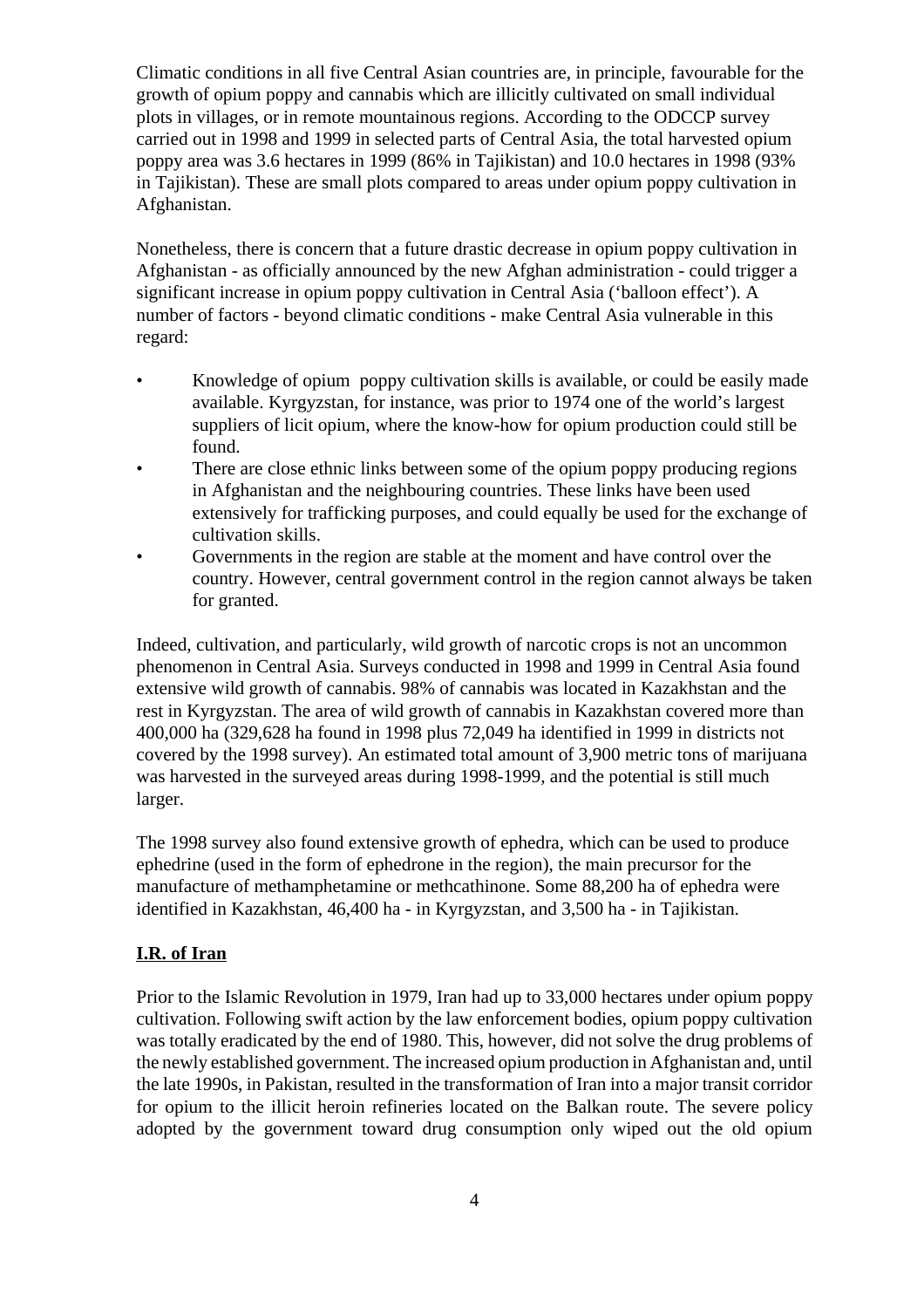consumption traditions. Today, Iran is confronted with an alarming drug abuse problem that directly affects nearly 2% of its population. Despite the world leading position of the Iranian law enforcement agencies for seizures of opium, morphine and heroin, and the dramatic changes that occurred in Afghanistan in 2001, drug traffickers have not released their pressure on the country's eastern borders, where, since 1979, over 3,100 law enforcement officers have lost their lives in armed confrontations with the heavily armed trafficking bands.

According to an estimate by the Bureau for Social Studies in Tehran, and as indicated in the chapter on the city of Tehran in the ODCCP Study on Illicit Markets, direct costs of the government agencies in dealing with the internal drug problem topped 1,136,428 million rials in 1998 (US\$ 142 million at the current exchange rate of US\$ 1 to rials 8,000).

In 2002, the budget allocated to the Iranian Drug Control Headquarters totals some US\$ 80 million. This budget includes running costs incurred by law enforcement agencies, prisons, the secretariat of the Drug Control Headquarters, and other agencies. According to the proposed Five Year National Drug Control Plan, about 50% of this budget will be allocated to drug demand reduction activities, indicating a new trend in priorities set by the Iranian government in its drug control policy.

No licit or illicit cultivation of narcotic plants is reported to take place in the I.R.of Iran. In January 2002, however, the national news agency IRNA reported the eradication of some 2 hectares of opium poppy by the police forces in Sistan/Baluchestan Province.

No reports seem to indicate to illicit drugs manufacture in the I.R. of Iran. Nevertheless, the possibility of the existence of small heroin processing laboratories on the main trafficking routes from Afghanistan-Pakistan toward the western borders of Iran can not be ruled out entirely.

A large part of the opium seized by the law enforcement authorities is used by the national pharmaceutical industry for the manufacture of licit drugs, mainly codeine. The possibility of leakages from licit into illicit markets also exists.

#### **Pakistan**

Opium poppy cultivation decreased in Pakistan from approx. 9,400 hectares in 1992 to some 243 hectares in the 2000 - 2001 season. This was the result of the government's determination to eliminate opium poppy and to launch sizable alternative development projects largely funded by the international community. The bulk of cultivated area in 2001 was in the Khyber Agency which has, over the past three seasons, threatened to jeopardize Pakistan's poppy free status. In the 2001-2002 season, ODCCP alerted the government to a possible resurgence of opium poppy in Dir in September 2001. Dir had been poppy free as of 1999 with the complete enforcement of the ban on poppy cultivation - the drug control objective of the US\$ 38 million Dir District Development Project, implemented in two phases over a 16 year period beginning in 1985. Repeated ODCCP advocacy and follow-up, strengthened the government's resolve to eradicate about 162 hectares of opium poppy primarily cultivated in the Nehag valley (Dir District). The cultivation was mainly politically motivated and directly promoted by all political parties, including the ruling Jamaat-e-Islami at the district level. The cultivation was sporadic and in full view from access roads to bargain for additional development assistance. In early April 2002, the government deployed about 100 troops to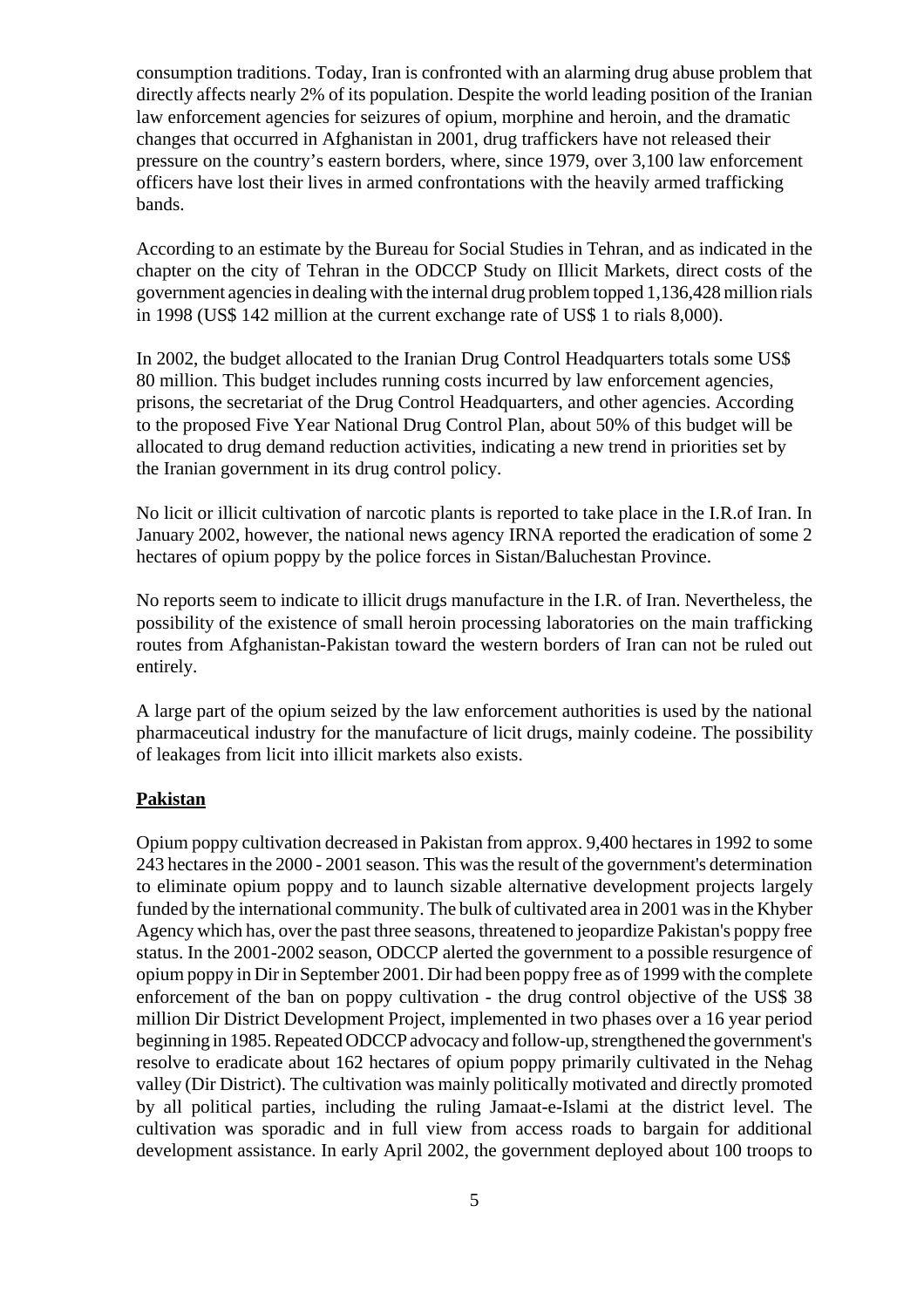

Source: UNDCP, Field Office Pakistan

physically eradicate the crops. 85 to 90% of the crop was eradicated. This has been confirmed by surface and aerial monitoring.

#### **2. Drug trafficking**

#### **Via Central Asia**

Due to the limited border controls between all CIS states, the Central Asian countries have emerged as an important route for trafficking drugs from Afghanistan to the Russian Federation, Ukraine, Belarus, the Baltic states, or the Caucasus countries, and the subsequent trafficking of these drugs to Western Europe through Eastern Europe, or via Turkey.

Traffickers have now the capacity to convert opium into heroin within Afghanistan. This enabled them to smuggle less voluminous heroin than the bulky opium which, in addition, has a distinct smell and can thus be detected easily. While Afghanistan has been a major opium producing country for the last two decades, Afghan heroin manufacture is a rather new phenomenon. Parallel to increasing levels of Afghan heroin manufacture, the importance of Central Asia as a trafficking corridor for heroin also increased, which is reflected in seizure statistics. While in 1995 heroin seizures accounted for just 3% of all Central Asian opiates seizures (expressed in heroin equivalents), this share increased to 74% in 2000 and, based on preliminary data, exceeded 90% in 2001. Central Asian heroin seizures tripled, from less than 1 metric ton in 1998 to 3 metric tons, and the upward trend also continued in 2001. Preliminary figures for Central Asia, as a whole, show that heroin seizures amounted to more than 5 metric tons in 2001. Tajikistan alone accounted for more than 80% of these seizures.

In 2000, the Tajik Drug Control Agency (DCA) and the Russian Federal Border Service troops deployed along the Tajik border with Afghanistan seized 3.8 tons of various narcotics. The overall quantity of heroin seized in Tajikistan in 2000 by all law enforcement agencies was 1.9 tons against about 700 kg in 1999, placing Tajikistan in the top seven countries in the world with the highest heroin seizures. In 2001, heroin seizures in Tajikistan doubled to 4.2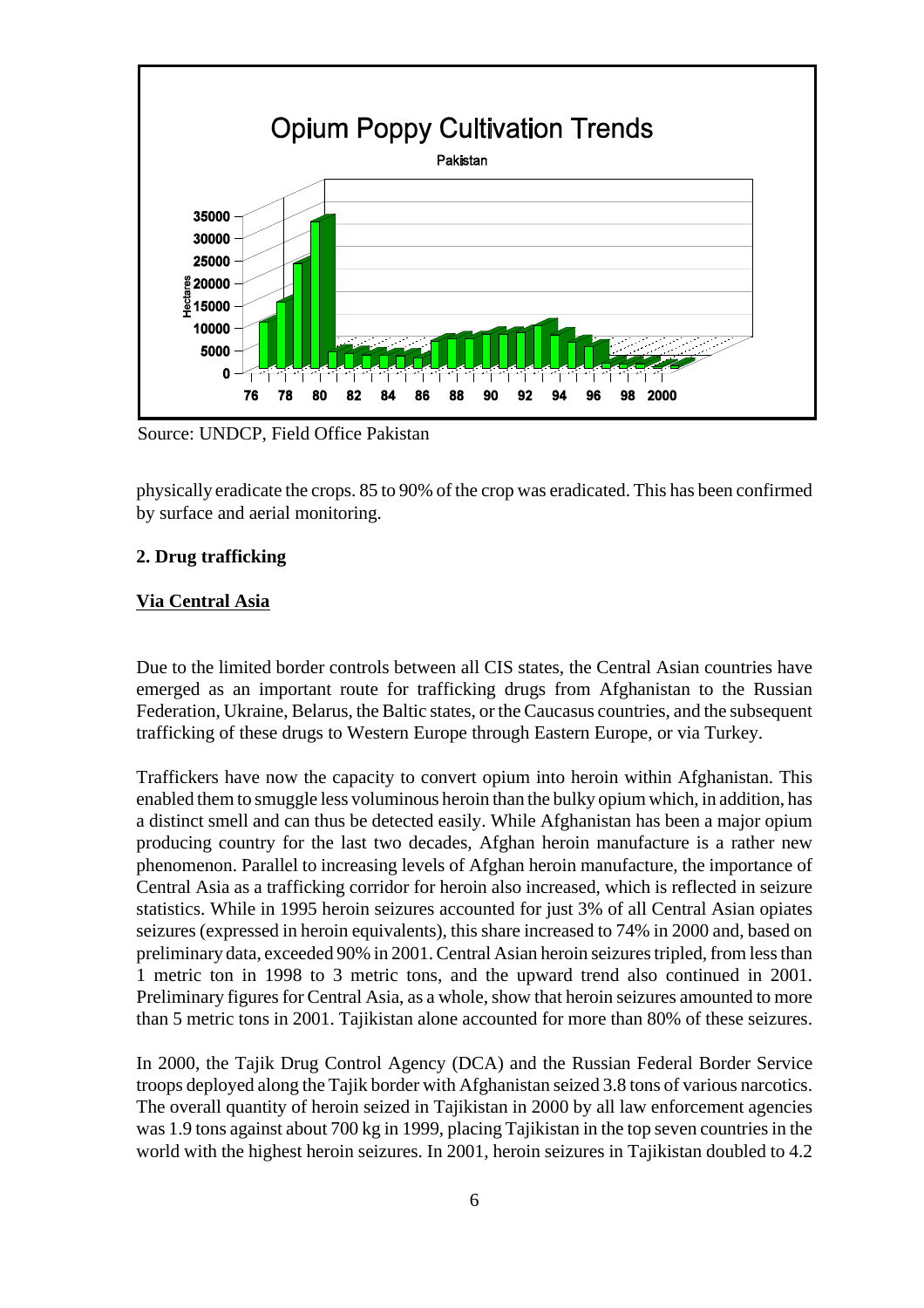tons, which, according to preliminary data, is likely to place Tajikistan among the top three countries (after Iran and Pakistan) with the highest heroin seizures worldwide and exceeding all heroin seizures in Central Asia in 2000.

#### **Via the I.R. of Iran**

Iran is still one of the main conduits for illegal drugs, namely opium, hashish, heroin and morphine base, which originate in Afghanistan and Pakistan, and destined for markets in Europe and in the Gulf region.



According to rough estimates by the Iranian drug control authorities, some 50% of the total opiate production of Afghanistan transits the Iranian territory. A portion of it (700 to 800 tons<sup>1</sup>) is supposedly absorbed by the Iranian internal market. The majority of the opiates are smuggled out of the country for further processing and forwarding to Europe and the Middle East.

| $-0.02$ (and $-0.02$ masses) |        |        |        |        |        |       |                 |
|------------------------------|--------|--------|--------|--------|--------|-------|-----------------|
|                              | 1996   | 1997   | 1998   | 1999   | 2000   | 2001  | Var.% 2001/2000 |
| Heroin                       | 805    | 1986   | 2894   | 6030   | 6189   | 4001  | $-34.7%$        |
| Morphine                     | 10430  | 18925  | 22291  | 22764  | 20275  | 8668  | $-57\%$         |
| Opium                        | 149577 | 162414 | 154454 | 204485 | 179053 | 79747 | $-55%$          |
| Hashish                      | 13063  | 11096  | 14376  | 18907  | 31581  | 46084 | $+46%$          |
| Other*                       |        | 255    | 248    | 1088   | 1495   | 1314  | $-12\%$         |
|                              | 471    |        |        |        |        |       |                 |

**Seizures of illicit narcotics by I.R. of Iran – 1996-2001 (kilograms)**

 $1$  The quoted figure has been suggested by the Research Department of the Drug Control Headquarters. Independent sources, however, put the internal Iranian demand at much higher levels.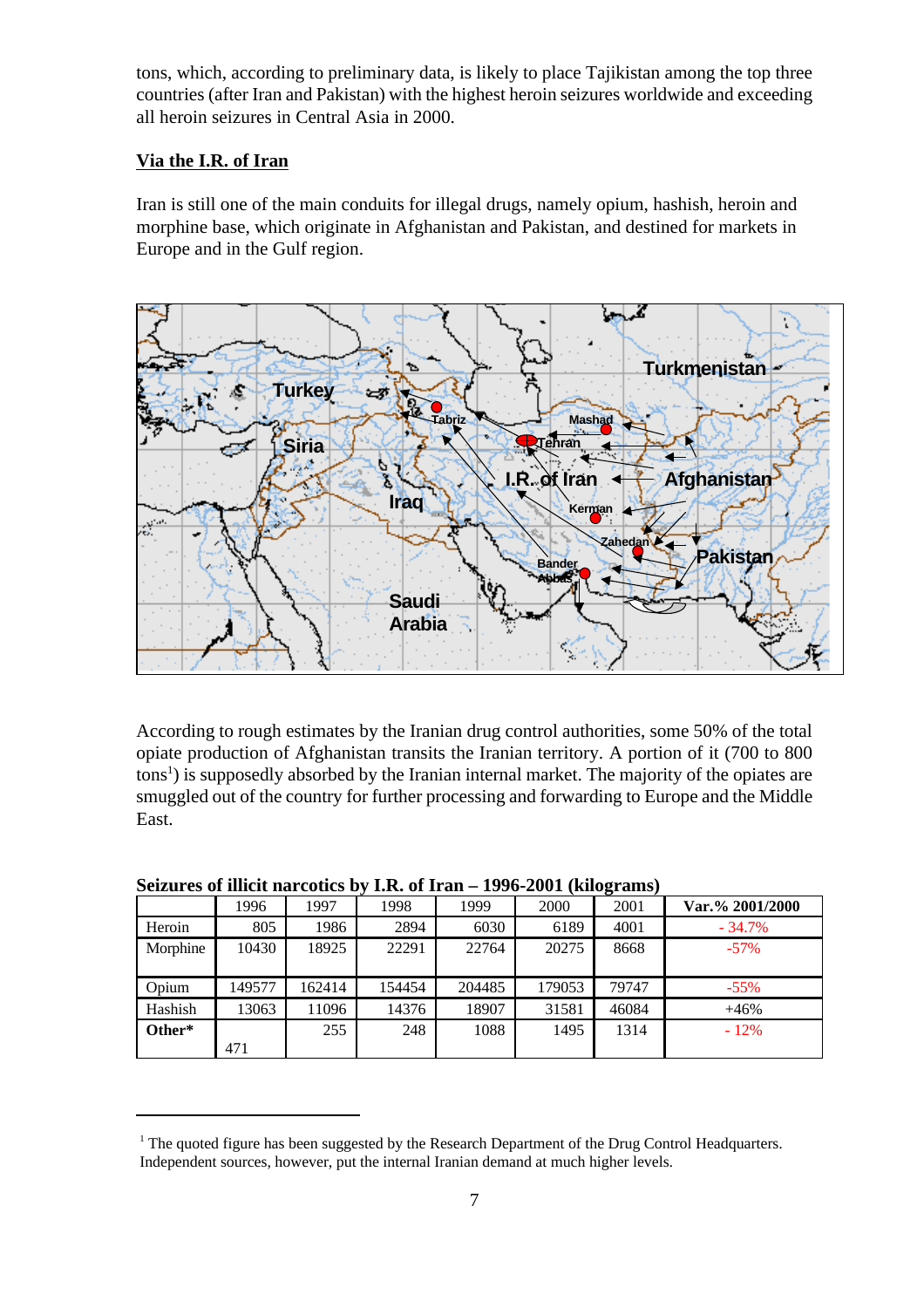

**Total Seizures in Iran in 1990-2001**





**Seizures 1990–2001 (kg): Opium = 1,319,857; Morphine = 174,324; Heroin = 34,492; Hashish = 172,173**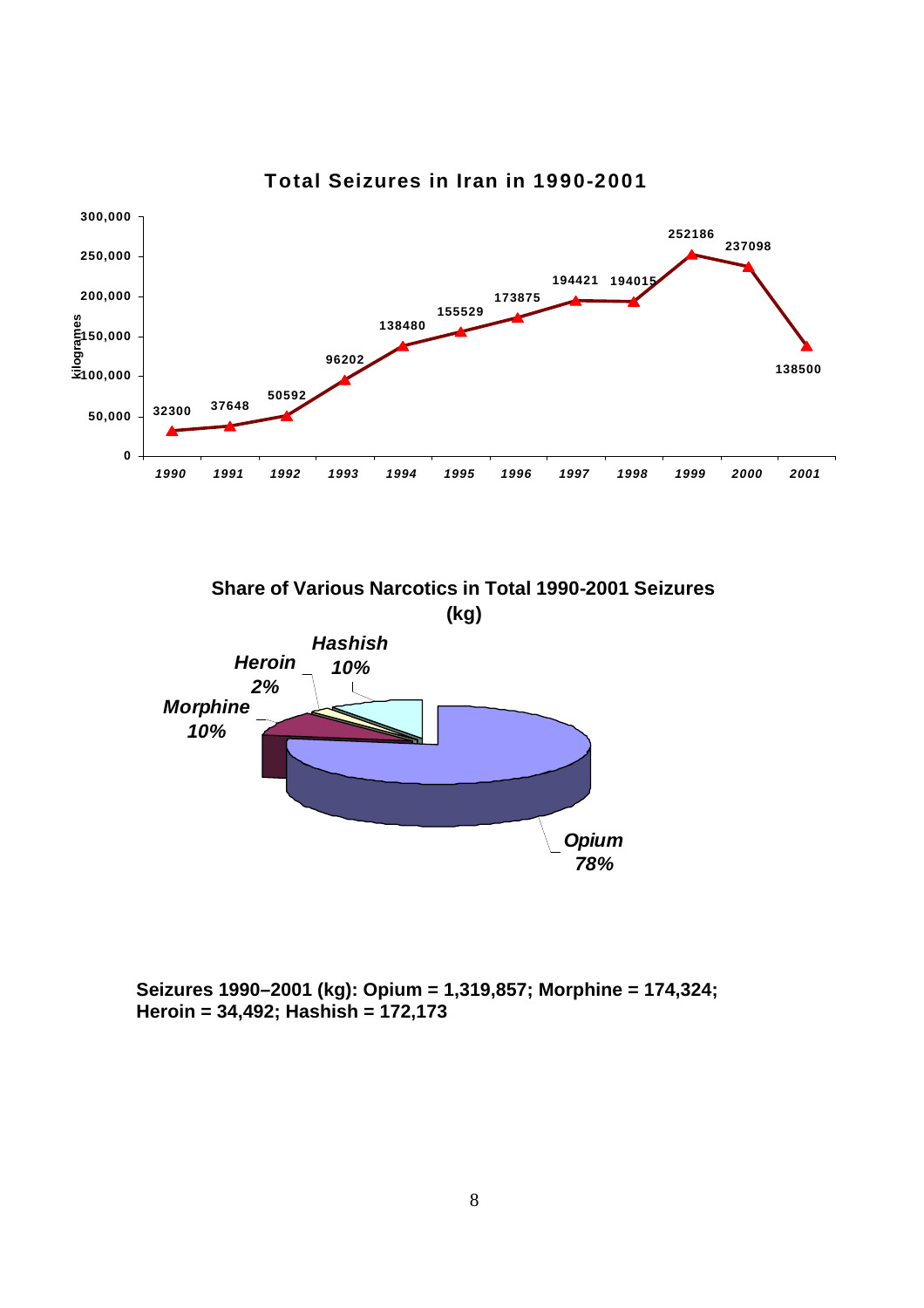# *Entry Trafficking Routes*

There are three main trafficking routes through the I.R. of Iran: Northern, Southern, and Hormuzgan.



#### Northern Route: Khorasan Province

With an area of over 315,000 km5, Khorasan Province borders Turkmenistan to the north and northeast, Afghanistan to the east, the provinces of Mazanderan, Semnan, Esfahan, and Yazd to the west, and the provinces of Kerman and Sistan/Baluchestan to the south.

Due to its proximity to Afghanistan, Khorasan Province hosts a large number of Afghan refugees and is one of the major transit points for illegal Afghan migrants. The mountainous and desert nature of the area, coupled with the low density of population, make its control difficult, if not impossible, for law enforcement. The authorities have identified some 90 illicit entry points along the border with Afghanistan.

Identified trafficking routes originating from Khorasan:

- 1. Afghanistan-Khorasan-Semnan-Tehran.
- 2. Afghanistan-Khorasan-Turkmenistan-Golestan/Mazanderan Province-Tehran.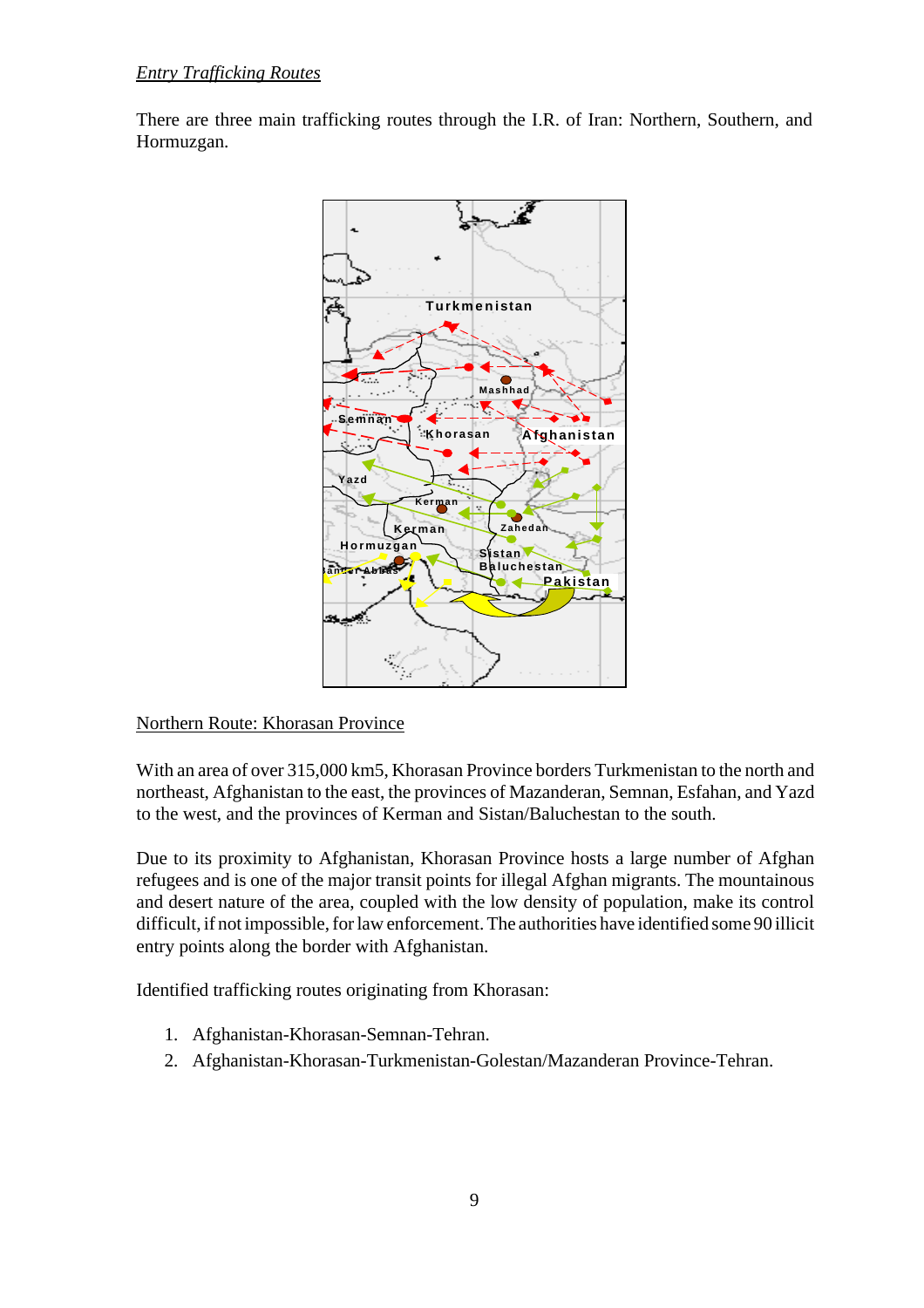Trafficking in Khorasan is mostly carried out by the Afghans. Crossing the border mainly by foot, they operate both in large and small armed groups. Larger groups often resort to kidnapping and murdering of civilians in order to ensure the logistic support of locals. Smaller groups (2 to 4 individuals) usually carry up to 10 kg of heroin/opium per person; larger groups carry several hundred kilo shipments using donkeys and camels.

In 2001, according to preliminary analysis by the Iranian Anti Narcotic Police based on seizures, trafficking along the Northern route decreased. Mashhad, and the Mashhad-Tehran road, however, continue to be the preferred trans-shipment points for illicit drugs entering Iran from both Afghanistan and Pakistan.

#### Southern Route: Sistan/Baluchestan and Kerman Provinces

With a land surface of  $178,431 \text{ km}^2$  and a population of 1.7 million, the Province of Sistan/Baluchestan borders the Sea of Oman to the south, Pakistan and Afghanistan to the east, Provinces Kerman and Hormuzgan to the west and the Province of Khorasan to the north. The Province is divided into 7 main districts (with 7 main towns). Zahedan district, where the provincial capital Zahedan is located, has a population of 420,000. There are 6,500 villages in the Province.

According to the 1999 Human Development Report, Sistan/Baluchestan is Iran's poorest province, with the lowest Human Development Index (HDI), Gender Development Index (GDI) and poverty index in the country. Out of a total population of 1.7 million, 300,000- 350,000 are refugees/immigrants (Afghans) and 20,000 people are the local nomads. Sistan/Baluchestan's inhabitants live in a sparse area lacking water and good land, and where concentrated populations are very distant from one another (average distance is  $65 \text{ km}$ )<sup>2</sup>. The landscape is mostly a sandy desert with bare hills and little vegetation. 20% of the population live below the extreme poverty line. Nearly 810,000 people are considered literate (or 48%), of which 58% are men and 42% women.The long border with Pakistan (976 kilometers) and the very history of the territory and of the ethnic group inhabitants have characterized the overall development of Sistan/Baluchestan. Its ethnic roots can be traced to the nomadic tribes generally identified as Baluchis and Sistanis that were and are still distributed between the Iranian, Pakistani, and Afghan territories. Fierce and rebellious to any kind of foreign domination, they have managed to preserve their cultural and economic independence throughout the histories of Iran and Pakistan.

According to the Iranian law enforcement authorities, 50 smuggling routes are currently in use in Sistan/Baluchestan. Key locations are Mirjaveh, Zahedan, and Iranshahr.

Identified trafficking routes originating from Sistan/Baluchestan:

- 1. Sistan/Baluchestan-Kerman-Yazd-Tehran.
- 2. Sistan/Baluchestan-Khorasan.
- 3. Sistan/Baluchestan-BandarAbbas and/or Hormuzgan (Gulf area)-Fars-Khozestan.

<sup>&</sup>lt;sup>2</sup> There are 4,909 kms of roads, of which only 1,544 kms are asphalted.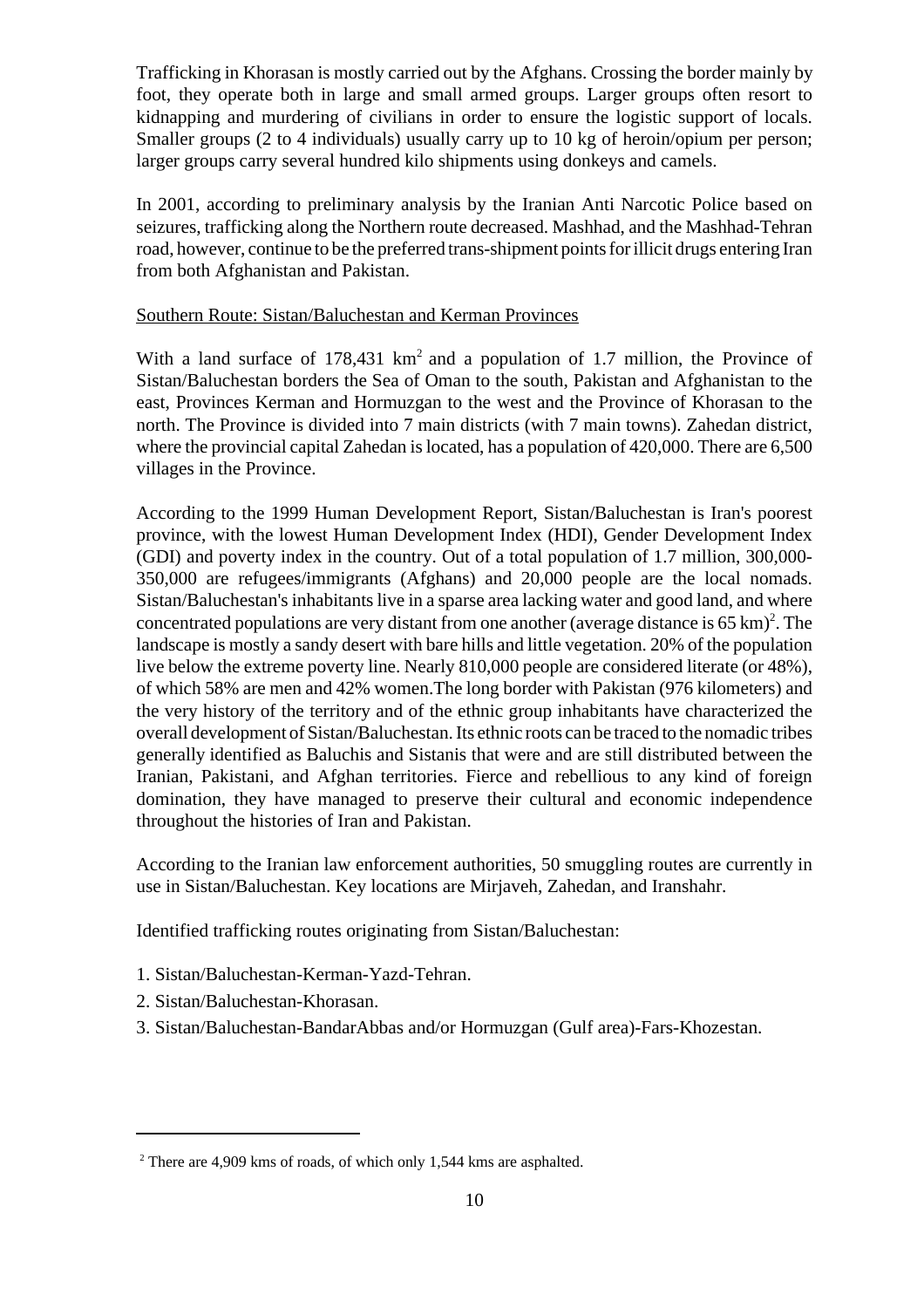Trafficking in Sistan/Baluchestan is carried out by large well-armed motorized convoys. Different local groups (tribes) may join the traffickers against the law enforcement units operating in the area. Contrary to Khorasan, the tribal links do ensure the overall support for the traffickers by local communities. More recently, the improved law enforcement coordination on both sides of the Iran-Pakistan border, and the apparent shortage of opium and opium derivatives on the Afghan and Pakistani markets, are forcing the trafficking groups to engage in the less lucrative smuggling of hashish. In 2001, the southern route accounted for the largest volume of seizures by the Iranian Anti Narcotic Police (63% of opium, 57% of morphine, 68% of heroin, 85% of hashish).

## Hormuzgan Route

The Hormuzgan Province is situated at the Gulf shores in the vicinity of the Sea of Oman. The provincial capital, Bandar Abbas, is the most important Iranian international port. Ferries link Bandar Abbas to Dubai. TIR trucks and lorries enter the port for loading and unloading commercial goods and cargos. Good roads link Bandar Abbas to the central part of Iran and a railway directly links Bandar Abbas to the Tehran-Istanbul and Tehran-Damascus railways. Because of its role of a commercial port, Bandar Abbas is an easy trans-shipment point for both outgoing deliveries of illicit drugs to destinations in Europe and in the Gulf region, and for incoming chemical precursors destined for illicit refineries in Afghanistan.

Identified trafficking routes originating from Hormuzgan:

- 1. Gawater port (Pakistan)-Sistan/Baluchestan-Chabahar port.
- 2. Gawater port (Pakistan)-Bandar Abbas port-Khozestan.

Smuggling through the Hormuzgan route takes place either by speed boats and small vessels or by the use of the land vehicles through Sistan/Baluchestan. Recent reports from the Anti Narcotic Forces of Pakistan confirm concerns by Iranian law enforcement of the increased use of this route for illicit shipments to the coasts of both Iran and Oman.

#### *Exit routes*

The traditional exit points at the border with Turkey have been complemented with a number of new routes. The routes can be identified as follows:

#### Western route

The oldest and most common trafficking route: Tehran/Central Iran-West Azerbaijan Province of Iran-Urumiyeh border post-Turkey.

In recent years the following new routes have complemented the usual and direct route through Urumiyeh:

- 1. Tehran/Central Iran-East Azerbaijan Province of Iran-Republic of Azerbaijan-Turkey.
- 2. Khorasan/Mazandaran-Gilan/Ardebil-Republic of Azerbaijan-Turkey.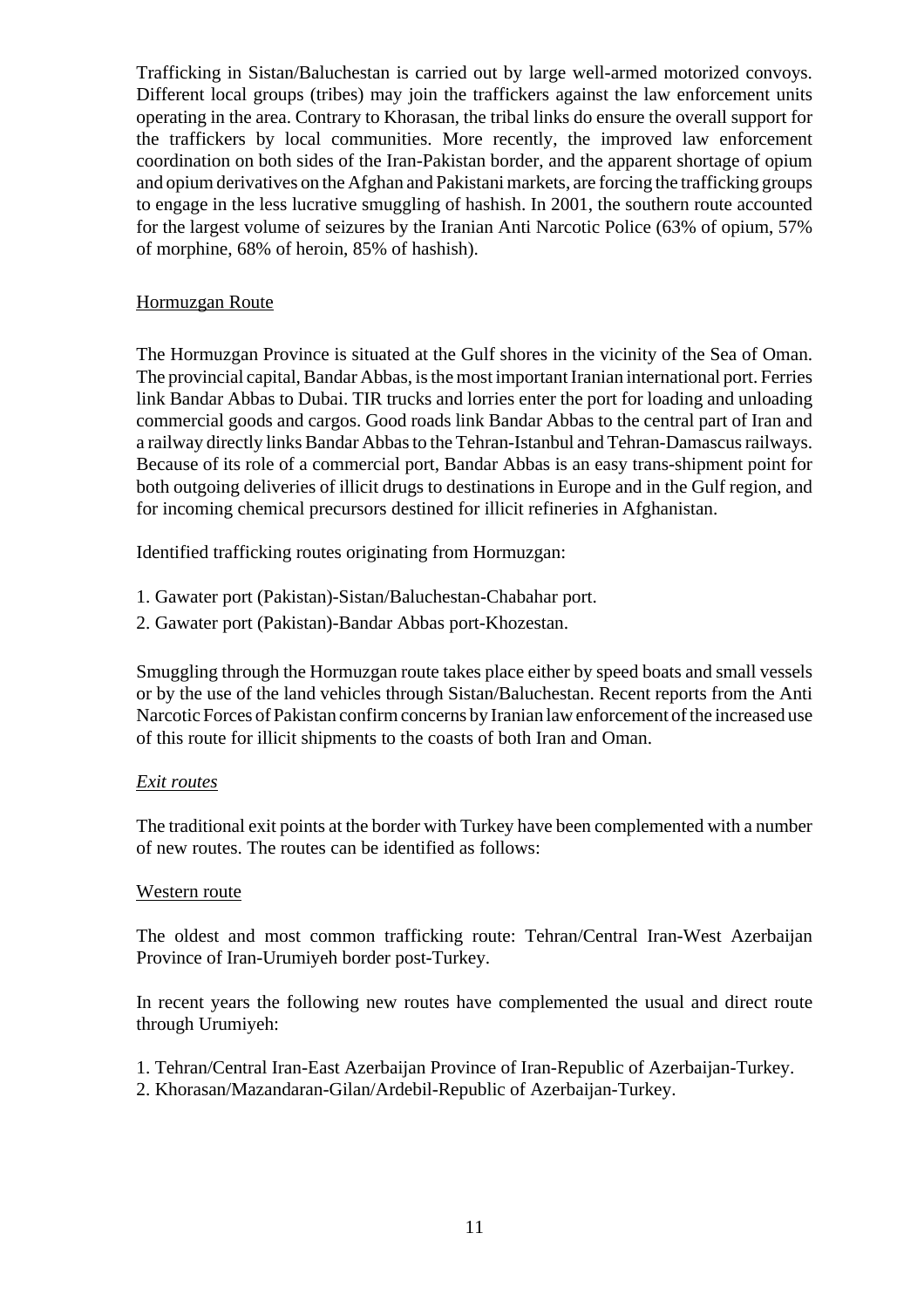## Northern route

This new trafficking route is used both for circumventing the Iranian law enforcement checkpoints and for shipping illicit drugs directly to the CIS countries, particularly to the Russian Federation:

Khorasan Province-Turkmenistan.

#### Southern route

Illicit drug consignments, mainly hashish, flow through this route towards the Gulf region, the European and North American markets, as final destinations of small consignments. The routes include:

- 1. Bandar Abbas-United Arab Emirates.
- 2. Iranian sea coast-Kuwait.
- 3. Iranian sea coast-Iraq.

## Eastern route

The Eastern route is mainly directed to the Middle East markets:

Khozestan and Kermanshah provinces-Iraq.

## *New trafficking methods*

1. Swallowing is becoming a common method of smuggling illicit drugs into Iran. In 2000, the Iranian law enforcement authorities seized 1,089 kg of illicit drugs (opium - 849 kg; heroin - 233 kg; hashish - 3 kg) on 4,460 human carriers. Of the arrested, 87% were males, 13% females. 7% of all arrested traffickers were foreign nationals (mostly Afghans).

2. Seizures of opium and heroin by the Iranian Customs in outgoing mail parcels continued in 2001 totalling 42.5 kg in 82 cases.

3. National and international Iranian airports are more and more used by traffickers for both domestic and international drug traffic.

# **Via Pakistan**

Pakistan continues to be one of the major transit countries for illicit drugs originating from Afghanistan. In 2001, some 8,755 kg of heroin were seized by Pakistan's law enforcement agencies despite massively increased control along the Afghan border and a sharp reduction in the production of illicit opium in Afghanistan. Linkages between drug trafficking, organized crime and terrorism have become more prominent in recent years with terrorists increasingly looking to other sources of funding - such as narcotics production and trafficking. This development has created new challenges for Pakistan's judiciary and law enforcement agencies who are in need of support to strengthen their efforts to tackle terrorism, drug trafficking and organized crime.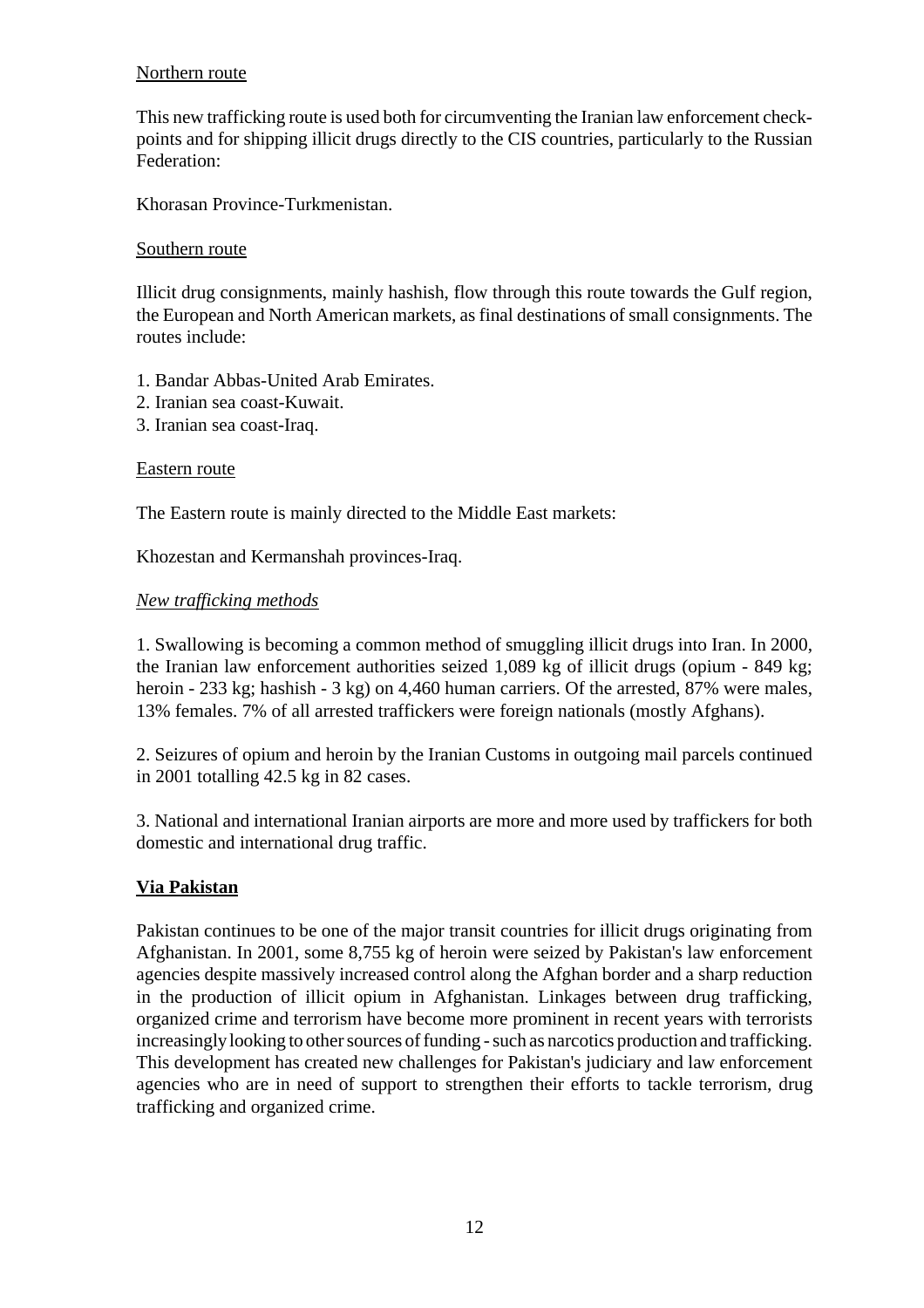| Year | Heroin $(kg)$ | Opium $(kg)$ | Hashish (kg) |  |
|------|---------------|--------------|--------------|--|
| 1998 | 5022<br>3363  |              | 65909        |  |
| 1999 | 4974          | 16319        | 81458        |  |
| 2000 | 9496          | 8927         | 129833       |  |
| 2001 | 8755          | 5140         | 75161        |  |

(Drug seizures by Pakistan Law Enforcement Agencies, Source: Government of Pakistan)

The main methods/routes of drug trafficking are as follows:

In terms of the volume of drugs seized/trafficked, the primary transit route is from the Afghanistan/Pakistan border into the Pakistan's Province of Baluchistan before crossing the Iran/Pakistan border into the Iranian Province of Sistan/Baluchestan for onward movement to Europe.

The sea coast area of Pakistan, including the main ports of Karachi, Port Qasim, the smaller fishing ports and open areas of the Makran coast, are vulnerable to drug traffic to the Gulf States and beyond. Consignments of hashish are loaded into containers in secret storage areas or in the various dry places throughout the country before being carried to Karachi or to the container depot at the nearby Port Qasim, the only two international container ports in the country. The drugs are often concealed in a legitimate export consignment.

Another area of concern is the trafficking from Afghanistan into the North-West Frontier Province. The drugs from this route, predominantly heroin, are smuggled in much smaller quantities but then dispatched throughout the country, much of it destined for foreign markets. Drugs are also being regularly seized from passengers at the various international airports in the country to be smuggled abroad, to a myriad of destinations, and smaller quantities, particularly of the opiates, being found in the international mail system.

Both Pakistan and Iran have experienced a decrease in the seizures of opium and a relative increase in heroin and morphine seizures. Although the borders of both Iran and Pakistan have seen substantial troop deployment following the terrorist attacks on the US, this does not seem to have deterred the drug traffickers.

# **3. Precursors**

# **Central Asia**

The control of precursors and chemicals used in the illicit manufacture of drugs is a rapidly increasing problem. Several issues have forced the development of new smuggling routes for precursor chemicals through the Central Asian countries. These include the following: ODCCP's efforts to assist in the strengthening of the control of precursors in South-West Asia, the conclusion in April 1994 of a Memorandum of Understanding between Iran and Pakistan, as well as improved controls on acetic anhydride enacted by the Indian authorities together with the progress made by the Pakistan authorities in dismantling domestic heroin laboratories, increase in illicit manufacture of heroin in Afghanistan in the late 1990s. For instance, the customs service of Uzbekistan has detected large shipments of chemicals used in the illicit manufacture of drugs, which were destined for Afghanistan. During 1995-1998, 77.6 tons of precursor chemicals were seized in Uzbekistan, mostly of acetic anhydride, used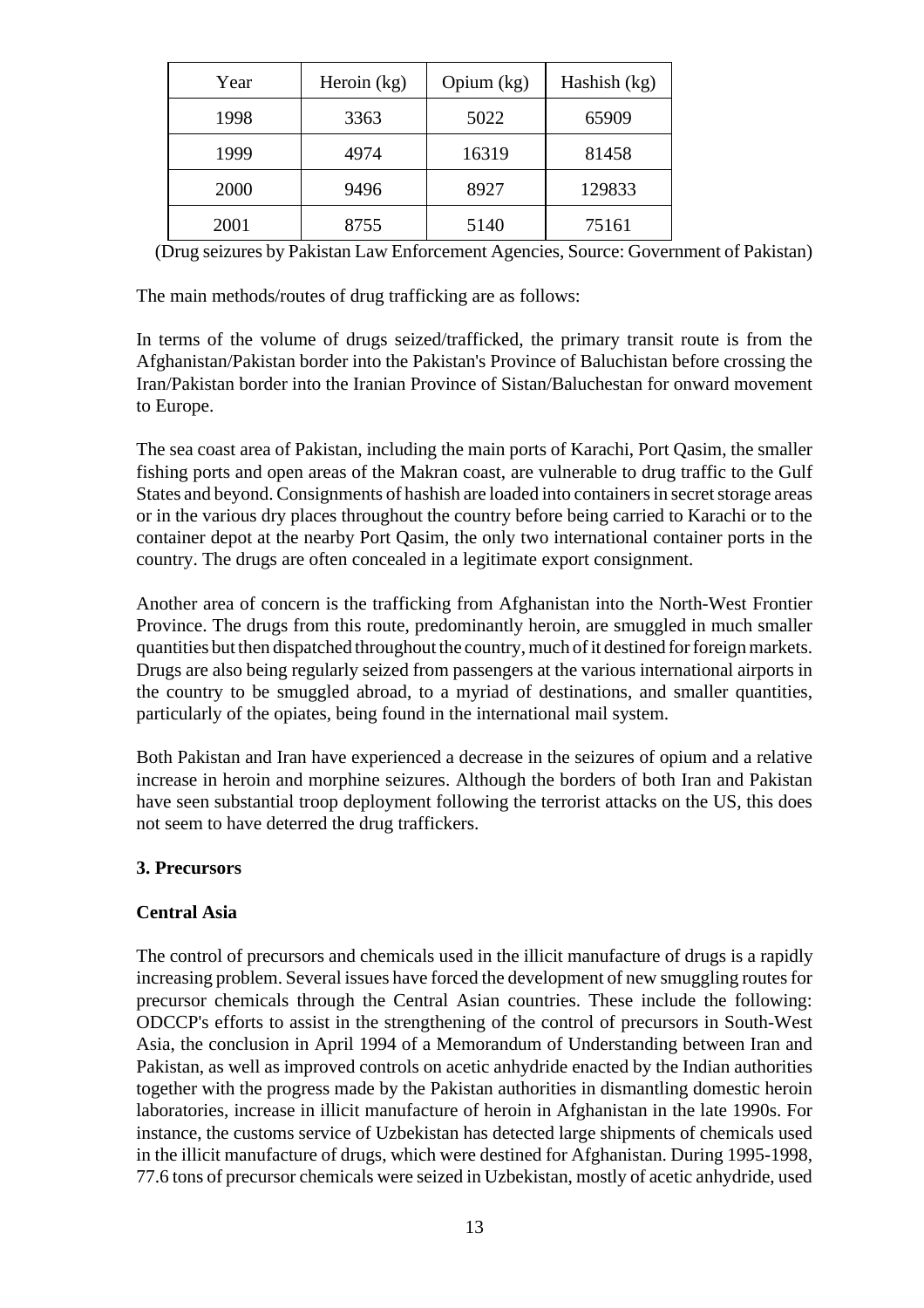in the manufacture of heroin. The case of Turkmenistan is similar: more than 198 tons of acetic anhydride were seized between 1995 and 2000. For comparison, the authorities in Turkey, which for years has been clearly the most significant location for the manufacture of heroin, reported the seizures of some 178,000 litres of acetic anhydride over the 1995 to 2000 period. It should be noted that Central Asia itself also has a large chemical industry which makes it possible to divert all the chemicals required for the illicit manufacture of heroin. Mechanisms must be strengthened to monitor domestic manufacture and distribution of precursors as well as to prevent diversions from international trade and to intercept smuggled consignments.

# **I.R. of Iran**

In 2001, Iranian Customs seized 20,440 litres of acetic anhydride. All seizures took place at the Iranian ports in the Gulf from cargos bound for Afghanistan.

# **4. Growth in trafficking of opiates**

## **Central Asia**

There has been a clear increase of drug seizures in the countries of Central Asia over the last few years. Increases of heroin seizures in the countries of Central Asia have been sharper than those reported for Pakistan, Iran, and Turkey, i.e. the traditional routes for opiates to Western Europe. Taking the latter three countries and the five Central Asian countries together, the share of Central Asia rose from 0.1% of the heroin seizures in the region in 1994/95 to 13% in 2000 and to 23% in 2001.



Sources: UNDCP, DELTA, UNDCP Field Offices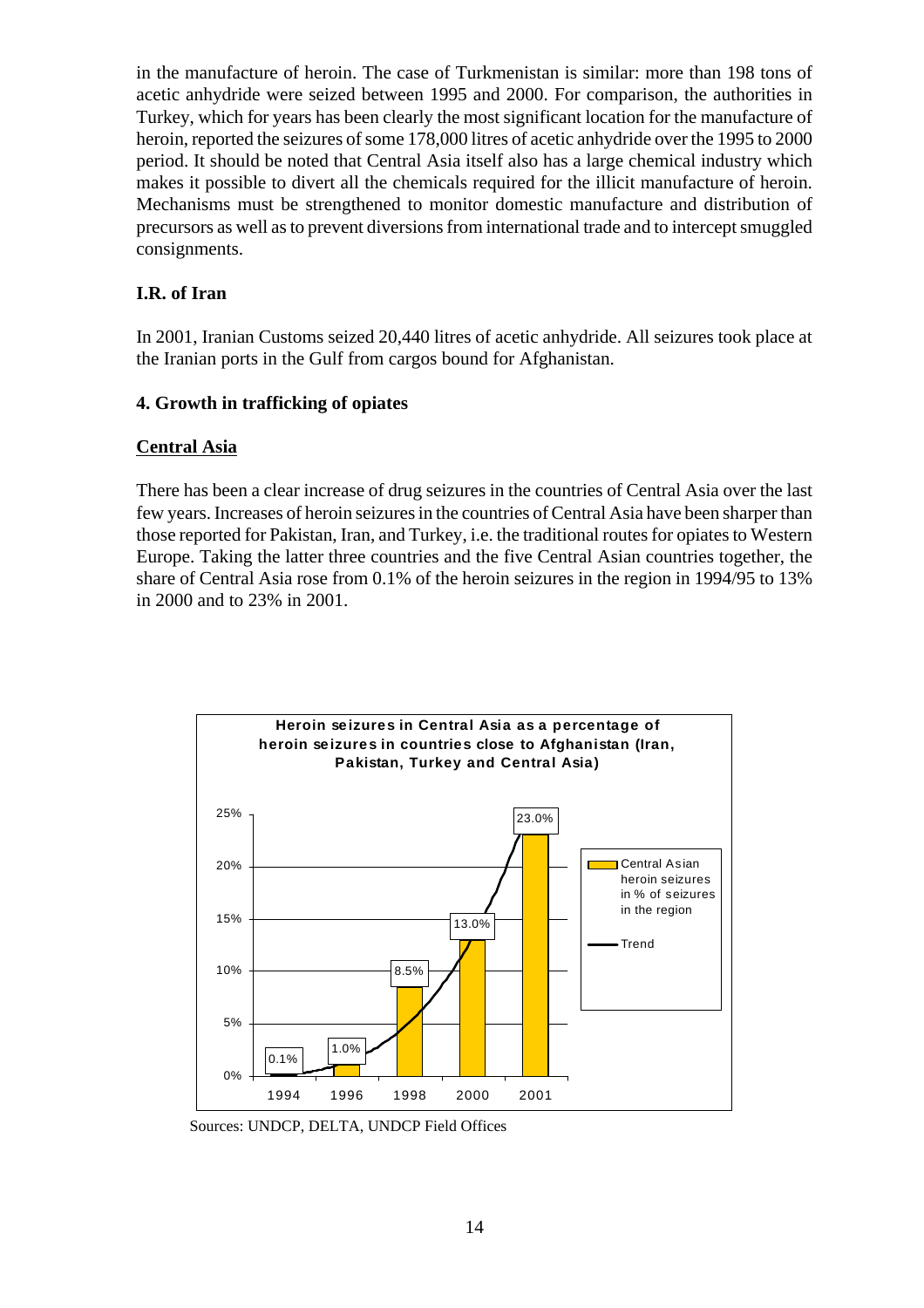The seizures of 3.2 tons of heroin reported by the countries of Central Asia for 2000 were already equivalent to about half the amount of all heroin seizures made in the countries of Western Europe (7.8 tons in 2000, excluding Turkey) and more than 5.2 tons of seizures made in 2001 are equivalent to about two thirds of all West European heroin seizures.



Source: UNDCP, DELTA, UNDCP Field Office.

The increase in heroin seizures in recent years, including 1999, 2000 and 2001, was particularly marked for Tajikistan. However, if one compares the 1996-1998 period and the 2000-2001 periods, relatively strong increases can also be seen in Uzbekistan, Kyrgyzstan and Kazakhstan (i.e. countries affected by drug smuggling activities towards the north, via Afghanistan's border with Tajikistan). By contrast, over the 1996-1998 period, most seizures were made in Turkmenistan, which borders Afghanistan and Iran.



Source: UNDCP, DELTA, UNDCP, Field Office.



Source: UNDCP, DELTA, UNDCP Field Office.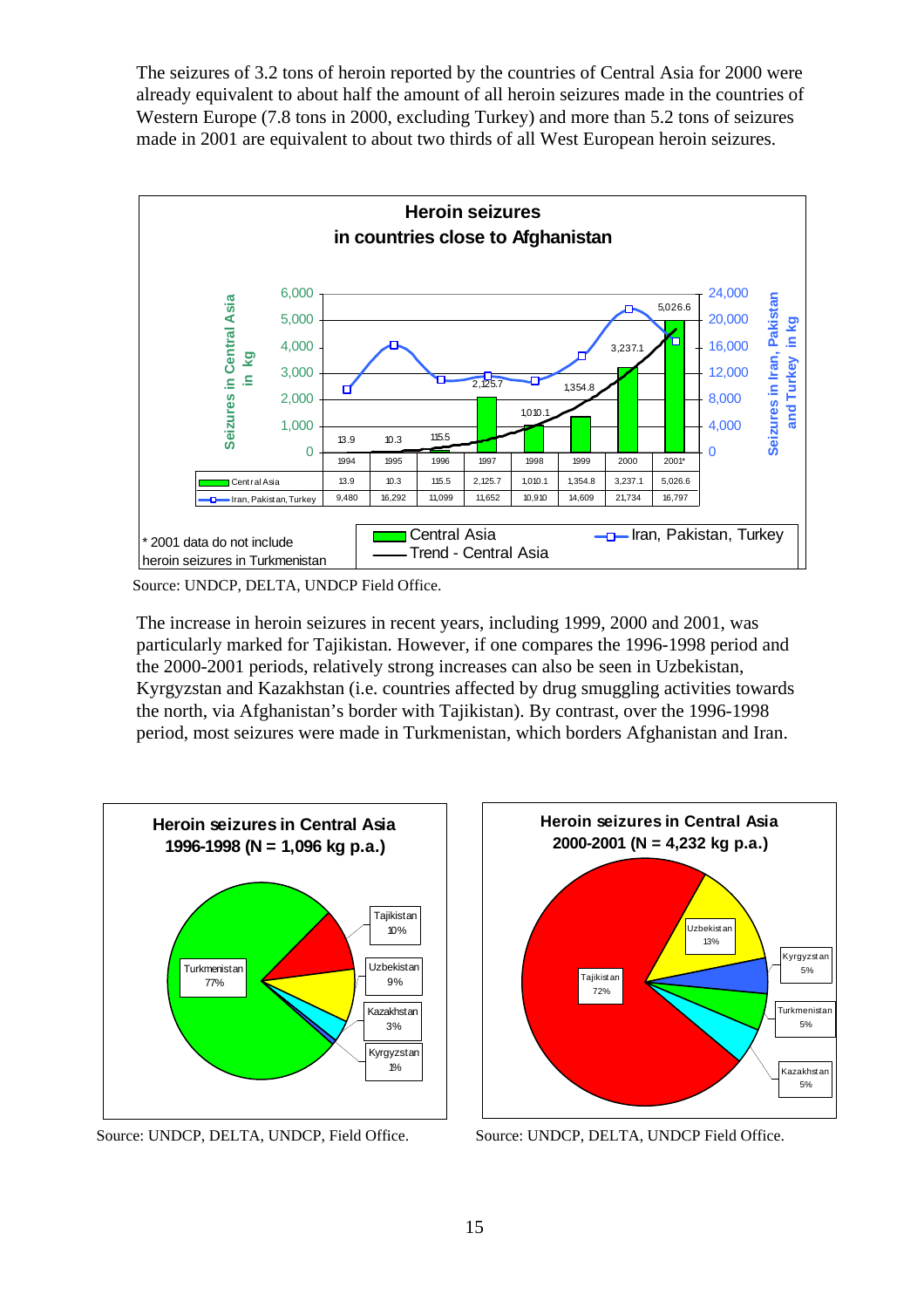

Sources: UNDCP, DELTA, UNDCP Field Office.

It may also be noted that heroin seizures in Central Asia rose far more significantly than seizures of opium, suggesting that heroin manufacture in the region, notably in Afghanistan, gained strongly in importance in recent years. While in 1994, heroin seizures accounted for about 8% of all opiates seizures (expressed in heroin equivalents), this proportion increased to 75% in the year 2000 and to 92% in 2001. Even in absolute amounts, more heroin (5.2 tons) than opium (4.4 tons) was seized in Central Asia in 2001 (excluding the data from Turkmenistan). The opposite is still true for Iran. Heroin seizures in Iran amounted to 4 tons, morphine seizures to 8.7 tons and opium seizures to 79.7 tons (or 8 tons in heroin equivalents) in 2001. Heroin seizures thus accounted for 19% and opium seizures (expressed in heroin equivalents) for 39% of opiates seized in Iran. The rest (42%) is accounted for by seizures of morphine base, which is a pre-final product for the manufacture of heroin.

Despite falling as a proportion of all opiates seizures, seizures of opium in Central Asia grew



Sources: UNDCP, DELTA, UNDCP Field Office.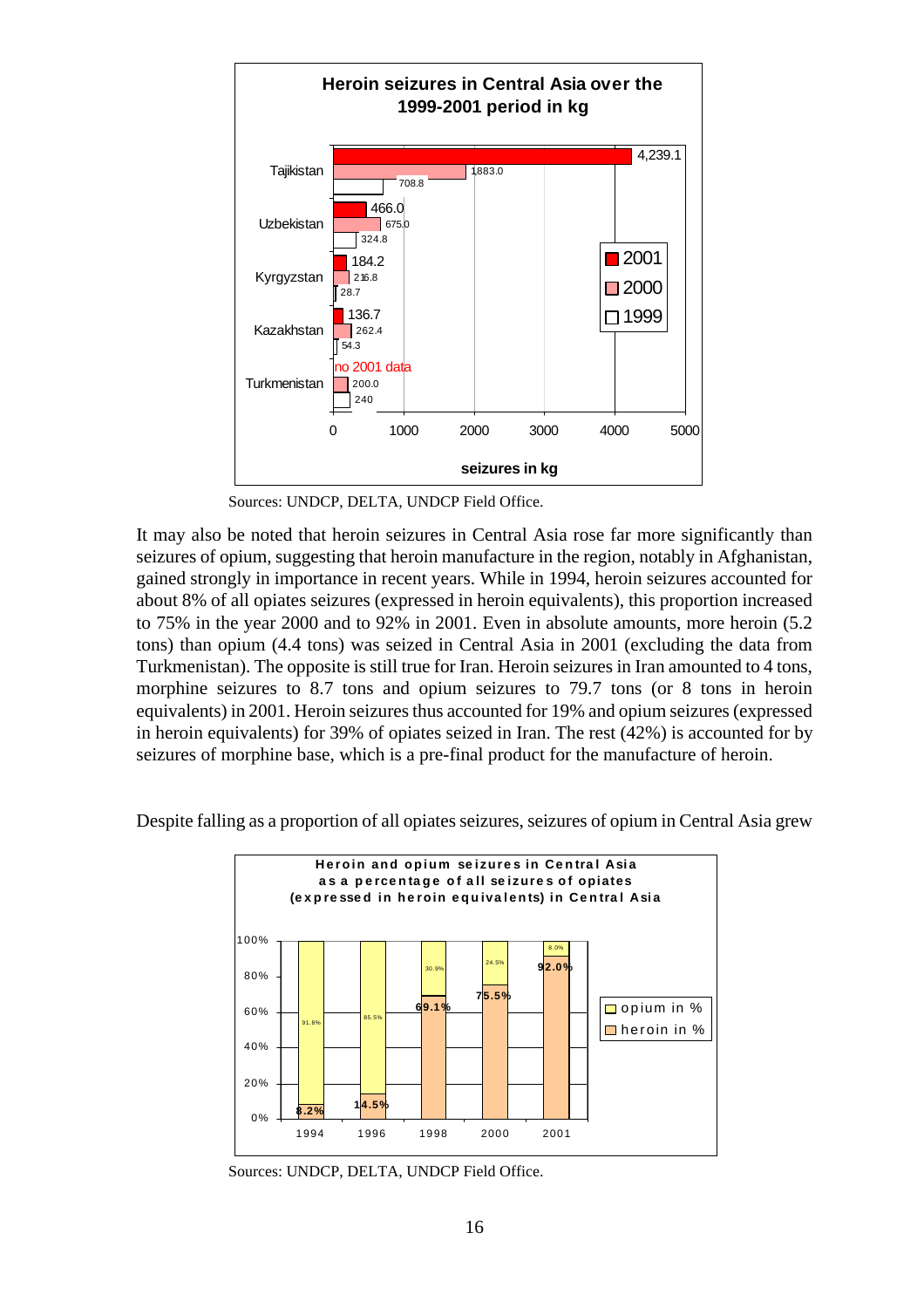rather strongly in the 1990s up until the year 2000. The share of Central Asia in opium seizures in the region (Central Asia, Pakistan, Iran, Turkey) rose from 1.2% in 1994 to 5.3% in 2000. Growth in opium trafficking was, however, less than the growth in heroin trafficking. The average annual growth of opium seizures was 38%, while growth in heroin seizures was 148% p.a. in Central Asia over the 1994-2000 period.

In 2001, however, as a consequence of the Afghan opium ban, seizures of opium declined significantly. Opium seizures fell in 2001 by two thirds, or more, in Uzbekistan, Kazakhstan and Kyrgyzstan, and by more than 20% in Tajikistan. Up until September 2001, opium seizures in Tajikistan still exceeded those made a year earlier over the same period (January-September). The overall decline of opium seizures in Central Asia may have been close to 50%. (These are still tentative results as no data for Turkmenistan are available for the year 2001). In both 2000 and 2001, the largest opium seizures among the Central Asian countries took place in Tajikistan. The next largest seizures (based on data for 2000) took place in Turkmenistan. Back in 1994, Turkmenistan had still the highest opium seizures among all Central Asian countries.

Both heroin and opium seizure data thus indicate a shift of Afghan opiates trafficking towards Central Asia and, within the Central Asian region, a shift in trafficking from borders with Turkmenistan, located to the north-west of Afghanistan, to borders with Tajikistan, located north-east of Afghanistan.



Source: UNDCP, DELTA, UNDCP Field Office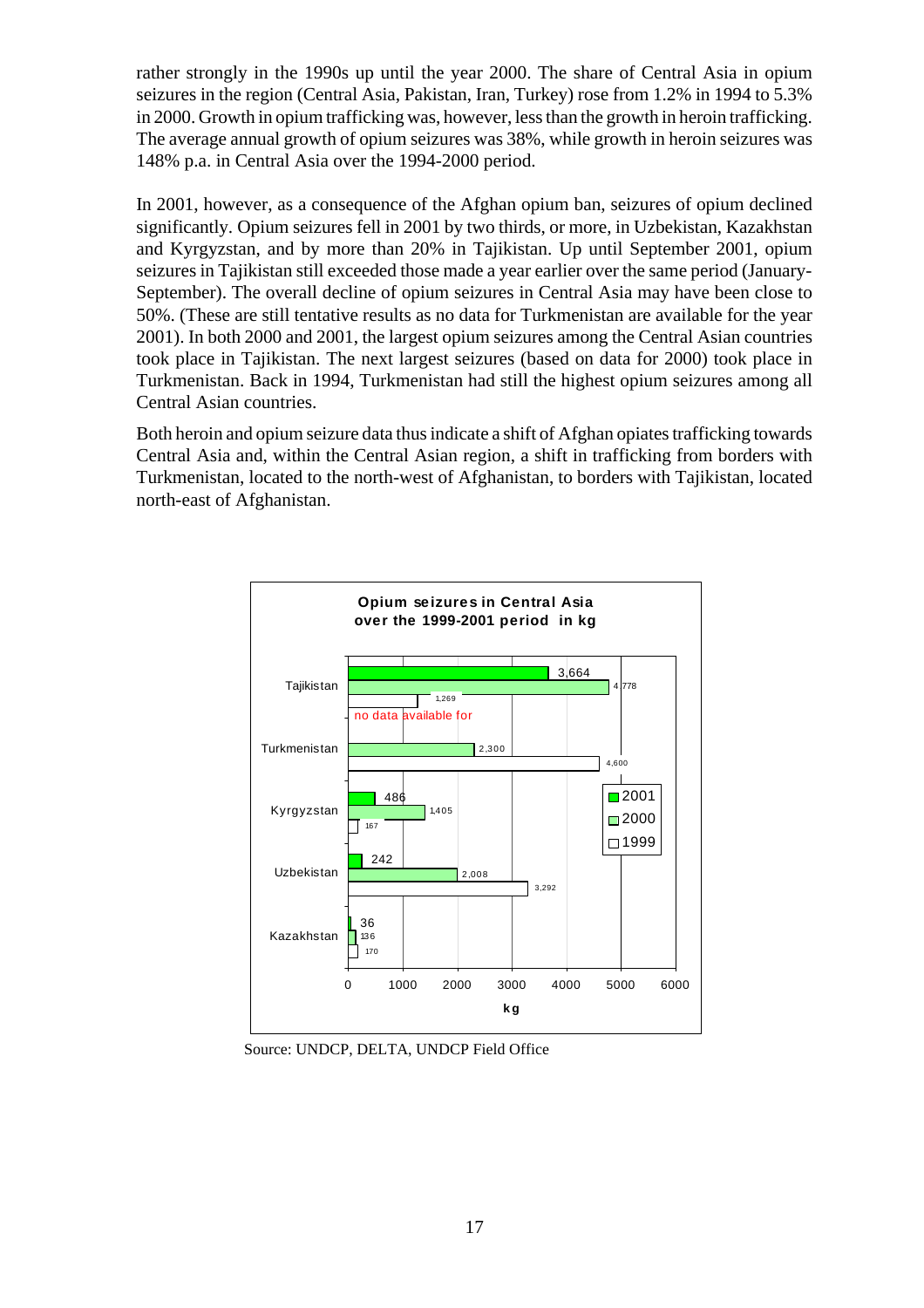# **I.R. of Iran**

In the last months of 2002, seizures of narcotic drugs in Iran seem to indicate a resurgence of trafficking from Afghanistan. The trend is particularly strong for morphine as shown by the seizure of some 500 kg in less than10 days in August.

The overall trends of seizures for the current year suggest the following:

- trafficking of opium, morphine, and heroin through Iran is progressively returning to the same levels recorded in 1999 and 2000;
- the increased availability of opiates in Afghanistan has not had any impact on the considerable growth of hashish trafficking recorded in 2001 and previously ascribed to the reduced availability of opium and opium derivatives.

Table for comparative drug seizures in Iran for the same periods of January-May 2000, 2001 and 2002 (kilograms)

|              | 2000  | 2001  | 2002  |
|--------------|-------|-------|-------|
| Opium        | 68960 | 29030 | 31527 |
| Morphine     | 8196  | 2388  | 3783  |
| Heroin       | 1815  | 1716  | 1845  |
| Hashish      | 10320 | 15348 | 23398 |
| Others       | 435   | 479   | 323   |
| <b>TOTAL</b> | 89726 | 48961 | 60877 |

# **5. Changes in drug prices**

# **Central Asia**

Developments in opium and heroin prices are in line with the conclusion that trafficking of opiates out of Afghanistan shifted further towards Central Asia in 2001.

Opium prices increased in 2001 within Afghanistan as well as in all neighbouring countries. However, the increases differed, and price levels varied markedly between countries as well as within the countries.

There were very strong increases of opium prices in Iran and Pakistan and more moderate increases in Tajikistan. If seizures in Tajikistan increased strongly without massive price increases while drug prices increased strongly in Pakistan and Iran without increases in seizures, economic theory predicts that there must have been an underlying shift in supply: more drugs are being smuggled out of Afghanistan via Central Asia and less drugs being shipped out of Afghanistan via the traditional routes, i.e. via Pakistan and Iran. Annual wholesale opium prices for 2001 (average of available monthly prices), compared to 2000,showed a quadrupling of opium wholesale prices in Iran and Pakistan and an increase by only some 15% in Tajikistan.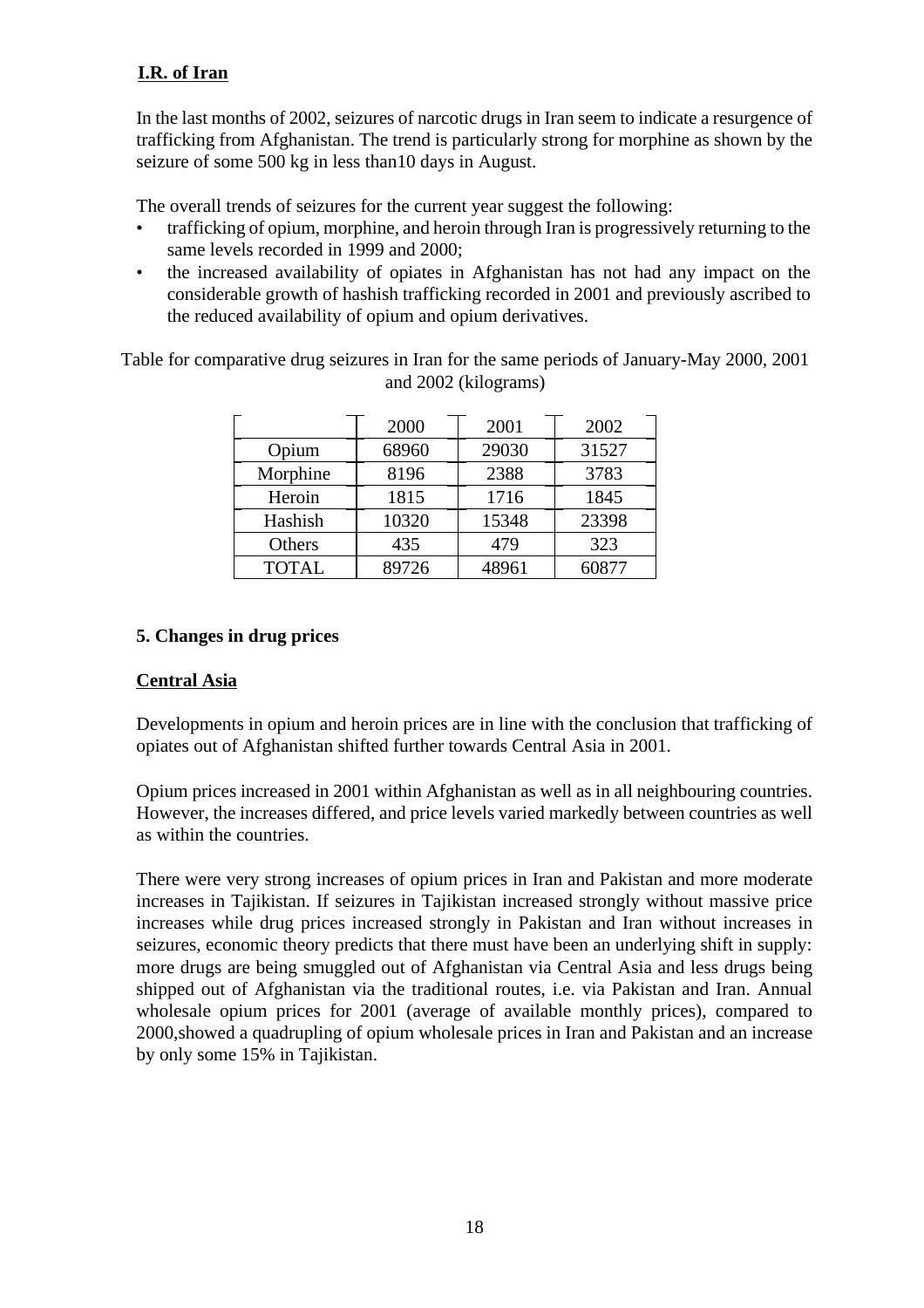

Source: UNDCP, *Global Illicit Drug Trends 2002*, UNDCP Field Office.

The moderate price increase in Tajikistan was, however, the result of two opposing trends: a fall in opium prices throughout 2000 - following Afghanistan's 1999 bumper harvest and the good harvest of 2000 - and thus a very low price level at the beginning of 2001, followed by moderate price increases in subsequent months and significant price increases after the events of September 11. (In the other two countries, price increases were already reported far earlier in 2001.) It should be noted that the range of prices across the country is very broad. In February 2002, opium prices in Tajikistan ranged from \$80 in some areas close to the Afghan border to \$600 close to Tajikistan's borders with other neighbours.



Source: UNDCP, Global Illicit Drug Trends 2002, UNDCP Field Office.

Increases in heroin prices in 2001 were, in general, less pronounced than increases in opium prices: some 60% in Iran, 40% in Pakistan and 30% in Tajikistan. Despite a strong increase in opium prices in 2001, heroin prices in Iran were still 30% less than in 1997 and in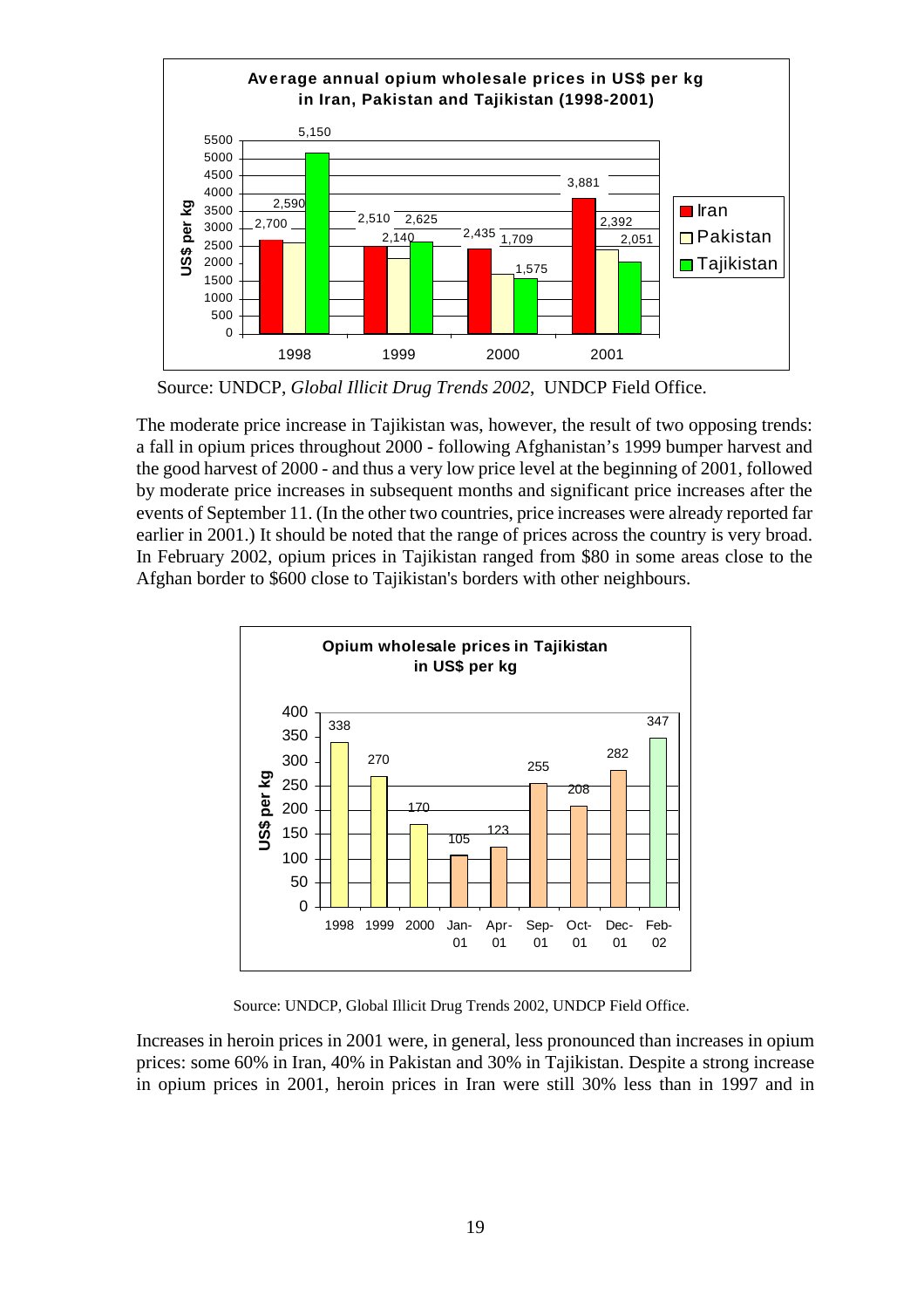Tajikistan some 60% less than in 1998, indirectly reflecting the larger heroin manufacturing capacity in the region as well as the existence of important stocks.



Source: UNDCP, Global Illicit Drug Trends 2002; UNDCP Field Office.

Price changes during the year 2001 were more significant than price changes between 2000 and 2001. Heroin prices in Tajikistan more than tripled between January and December 2001. Data for February 2002, however, fail to show a further rise and are still about a third lower than in 1998, prior to Afghanistan's bumper harvest of 1999.



Source: UNDCP, Global Illicit Drug Trends 2002; UNDCP Field Office.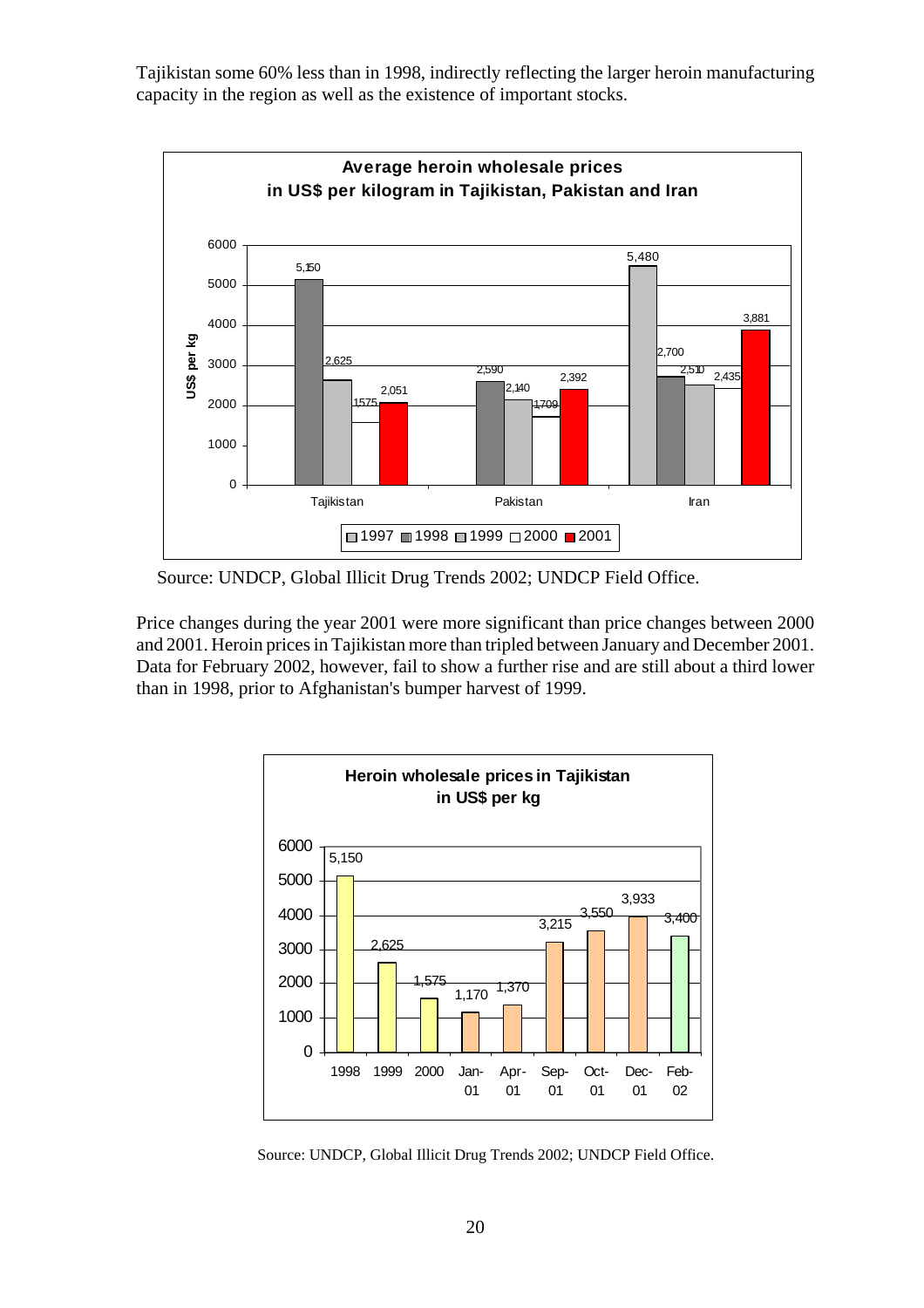# **I.R. of Iran**

After strong price increases from December 2000 to April 2001, and a relative stabilization throughout the remaining months of 2001, opium prices have shown a downward trend in 2002. The new trend is likely to be caused by the news of resumption of poppy cultivation in Afghanistan, following the collapse of the Taliban.



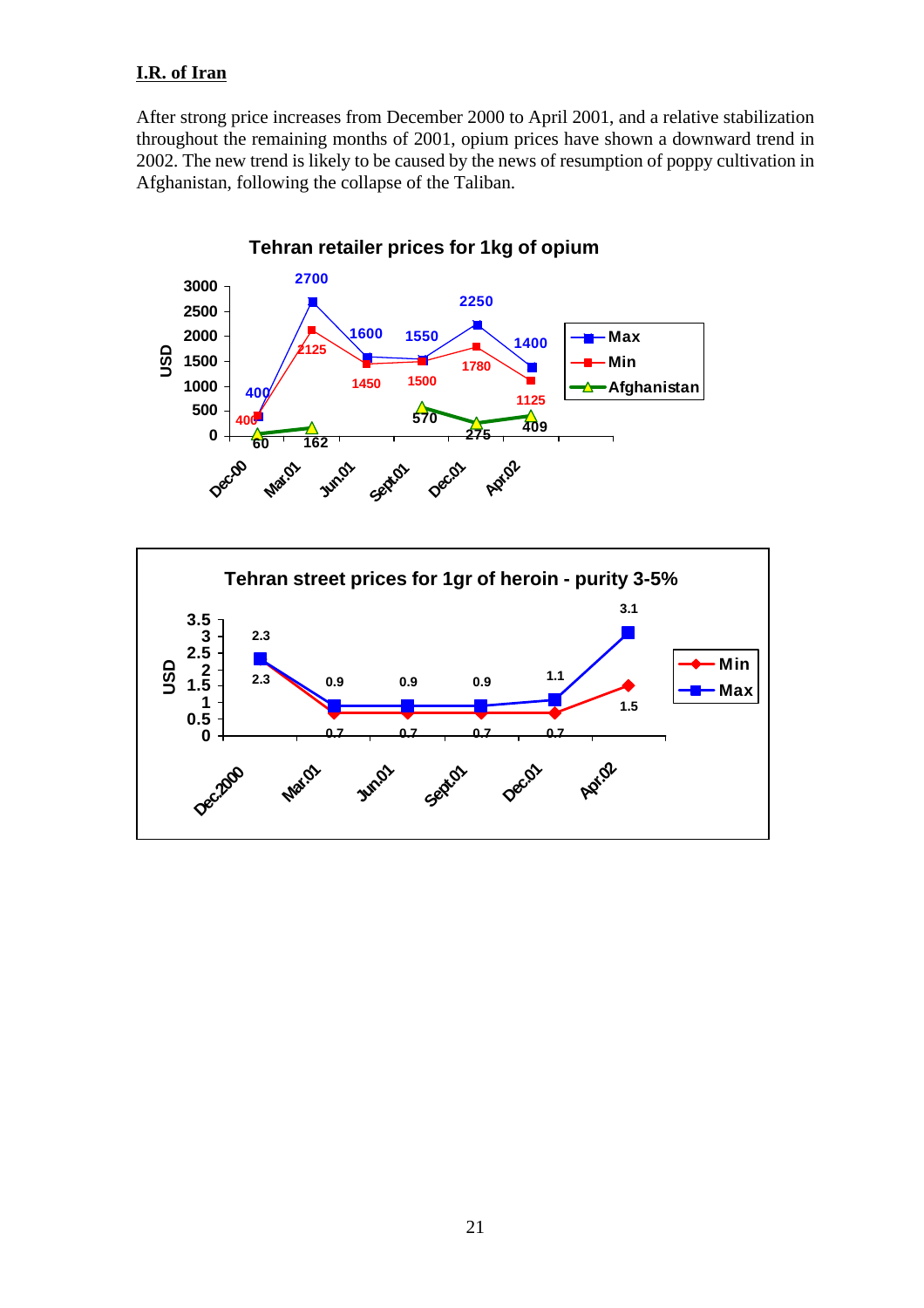# **6. Recent trafficking trends**

# **Central Asia**

The ongoing anti-terrorism campaign coupled with a resumption of opium poppy cultivation in Afghanistan also resulted in some changes/modifications of drug trafficking trends. The military operations in the South and East of Afghanistan prompted drug traffickers to increase their activities in the North of the country.

While in 2000, still more opium (4.8 tons) than heroin (1.9 tons) was seized in Tajikistan in absolute amounts, the pattern was reversed in 2001 (3.7 tons of opium versus 4.2 tons of heroin) and this trend became even more pronounced in 2002. In the first quarter of 2002, the authorities seized in Tajikistan 750 kg of heroin and just 20 kg of opium. This pattern can also be found in other Central Asian countries. In Uzbekistan, 242 kg of opium versus 467 kg of heroin were seized in 2001. Similarly, authorities in Kazakhstan seized 36 kg of opium versus 137 kg of heroin. These seizure patterns are also in line with the reports indicating that many Afghan heroin processing laboratories have been moved to the northern borders with countries of Central Asia, most notably the border with Tajikistan. There are apparently numerous laboratories of different sizes in the area extending from Faizabad to Konduz (northern Afghanistan). The small laboratories are often family-run and produce a maximum of 5-10 kg of heroin per day. The establishment of small laboratories is generally seen as a strategy to minimize the risk of detection by the local law enforcement authorities and the coalition forces.

 There are indications that stockpiles of opium and heroin in northern Afghanistan diminished in size but increased in number. At the same time, available information does not indicate that the locations of the stockpiles changed much compared to two years ago. They seem to still be located in more or less the same places as assessed by ODCCP in March 2000. The increased number of stockpiles aims at minimizing potential losses in case of detection by the police or military forces. Information on more, but smaller, stockpiles is also in line with the reports received from the Russian Federal Border Service troops deployed along the Tajik border with Afghanistan. They reported seizures of smaller consignments of heroin in 2001 than in previous years. Purity of heroin appears to have again increased. The seizures of high purity heroin ('999 quality') at the Tajik border with Afghanistan indicate that the traffickers are increasingly shipping their stockpiles of pure heroin produced last year. The high yields anticipated for this year's opium poppy harvest in Afghanistan may have prompted the traffickers to sell their stocks now, in order to have sufficient space for the new stocks of opium and heroin.

Two types of heroin are usually being seized in Central Asia: high quality heroin for export and low quality heroin for local consumption. Some of the price increases reported from Central Asia have gone hand in hand with the improved levels of purity of 'export heroin'; its quality has improved considerably over the last few quarters - and so has the price. The cost of 1 kg of heroin in Dushanbe, Tajikistan, rose from US\$ 2,500 in 2001 to US\$ 6,000 in the first half of 2002. At the same time, there is low purity level heroin available on the markets at a price of about US\$ 2,000 in Dushanbe, i.e. one third of the price of high quality heroin. The cost of 1 kg of pure heroin at the Tajik border with Afghanistan was around US\$ 2,000 in the first two quarters of 2002 against an average US\$ 1,000 last year. It is assumed that the high purity heroin may not be only for export to the Russian Federation but also for export to Western markets (West European and, to some extent, the North American markets).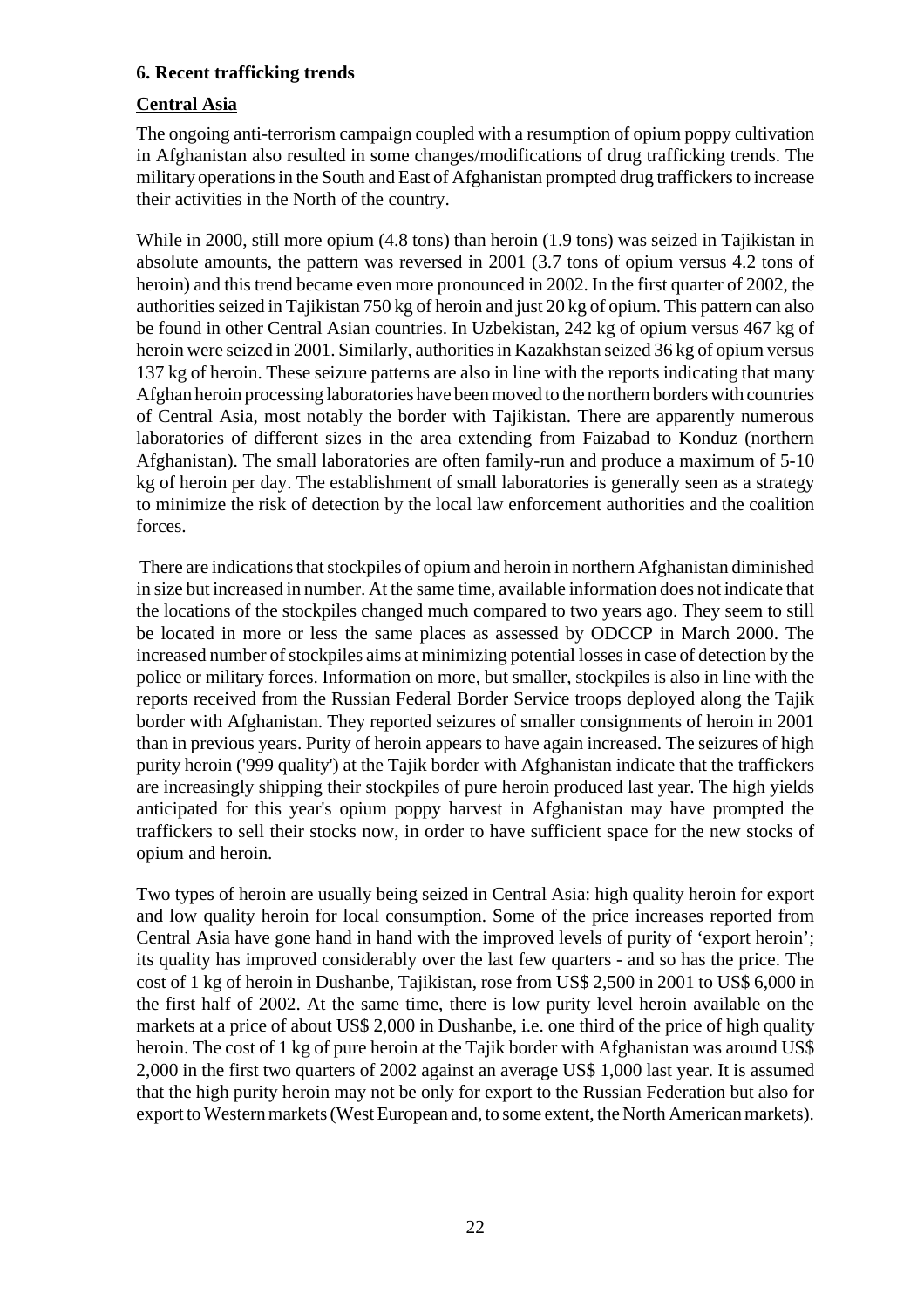# **I.R. of Iran**

With regard to both seizures and prices, the following trends could be identified:

- Despite the resumption of opium poppy cultivation in Afghanistan, illicit suppliers are not confident about the volume of the expected harvest and the consequent volume of supplies to the markets;
- The recent seizures of large consignments of morphine in Pakistan, Iran, and Turkey may indicate a shortage of raw materials (mainly, morphine base) at refining sites in Turkey and elsewhere along the Balkan route. The increase in heroin smuggling through Central Asia, and reports on the shortage of heroin on the Western markets seem also to indicate the shrinking of the previously held stocks;
- The shortage of opium and good quality opium derivatives, caused by the 2001 drop in opium poppy harvest in Afghanistan, created a small niche for synthetic opiates on the Iranian domestic markets.

# **7. Drug abuse trends and drug abuse situation**

# **Central Asia**

ODCCP is also concerned with the rapid spread of drug abuse, a consequence of increased trafficking in drugs across the whole Central Asian region. The availability of cheap drugs in Central Asia, caused by increasing trafficking activities, has left a trail of drug abuse behind. Petty couriers are often paid in-kind with low quality drugs, which they need to transform into cash by finding new clients. In parallel, as a consequence of the break-up of the Soviet Union, and the break-up of a once integrated economic area, the Central Asian states lost, *inter alia,* their subsidies from Moscow and had to fight with the transition related problems, including budgetary deficits, high inflation, negative industrial growth, and rising unemployment. Moreover, the nation-building process has drained resources, leaving little room for social intervention.

Until the mid-1990s, the drug issue was perceived by the Central Asian states as a problem affecting the foreign countries only. The local authorities relied on international assistance for addressing the drug traffic problem with the help of law enforcement. After 1995, when large-scale heroin processing started in Afghanistan and heroin began to be massively shipped across Central Asia, it also entered the local consumer markets. This prompted a change in the perception of the problem and forced the local authorities to address the demand side as well.

While data on the extent of drug abuse in Central Asia is still limited, government statistics on the registered drug users along with the results of a number of rapid assessments and surveys, provide clear indications of a strong increase in the number of drug abusers combined with a shift from cannabis to opium and heroin as the preferred drugs of abuse. On top of this, there was a rapid increase of drug abuse through injections with an alarming implications for the spread of HIV/AIDS in Central Asia.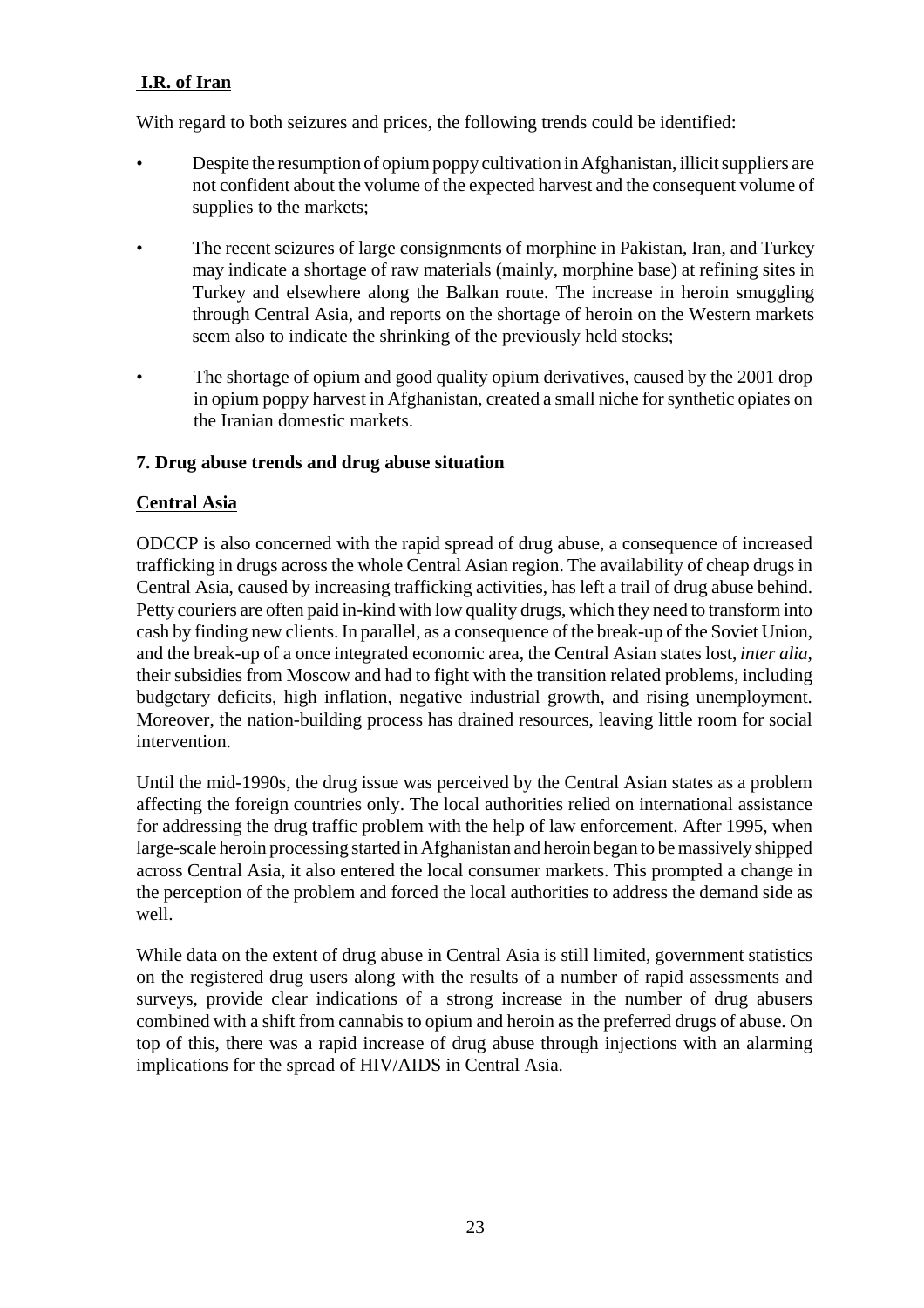

Source: UNDCP, Global Illicit Drug Trends 2002.

The strongest increase in drug abuse in Central Asia appears to have taken place in recent years in Tajikistan, i.e. in the country most affected by increasing trafficking activities. The number of registered drug users rose sevenfold in Tajikistan during the period 1992 to 2000. In the other Central Asian countries, the number of registered drug users tripled over the same period.



Source: UNDCP, Global Illicit Drug Trends 2002.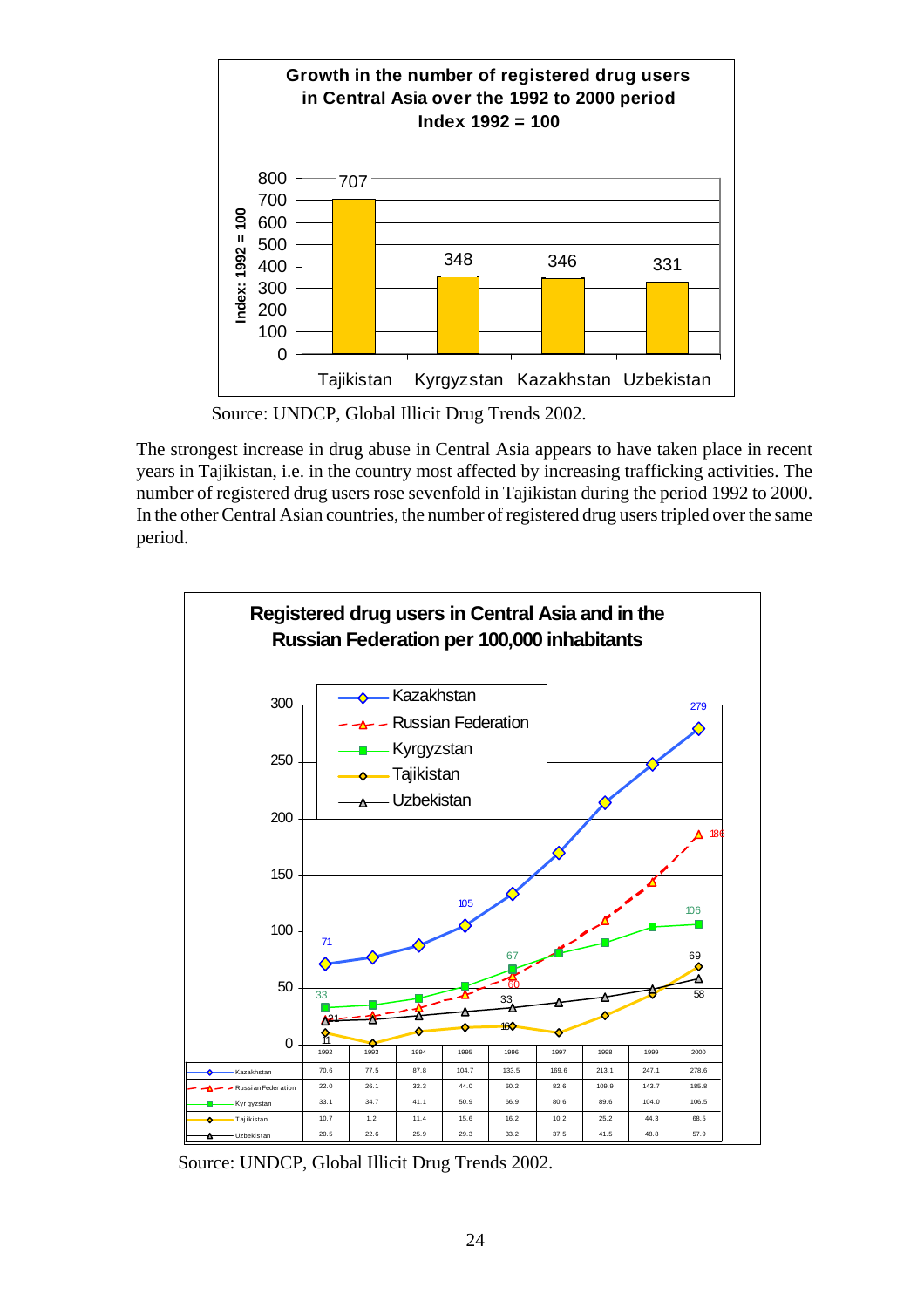If the rate of registered drug users per 100,000 inhabitants is calculated, the highest rate in Central Asia is found in Kazakhstan (279 per 100,000 inhabitants in 2000), followed by Kyrgyzstan (106), Tajikistan (69) and Uzbekistan (58). (No comparable data for Turkmenistan have been reported to ODCCP). It may also be interesting to note that the rates for Kazakhstan exceed by some 50% the very high rates reported for the Russian Federation (186 registered drug users per 100,000 inhabitants), which is also in line with observations made in the Russian Federation that the highest drug abuse rates are found in towns close to the Russian border with Kazakhstan.

The results of the research conducted by ODCCP clearly indicate that in the last few years the drug abuse problem in Central Asia has acquired serious dimensions, particularly as far as the intravenous use of heroin is concerned, with the resulting risk of the spread of HIV/AIDS. Preliminary findings on the extent of the drug problem show the following picture:

| Estimated actual number of drug addicts in Central Asia |                         |            |                                 |  |  |
|---------------------------------------------------------|-------------------------|------------|---------------------------------|--|--|
|                                                         | <b>Estimated number</b> | Population | Rate per 100,000<br>inhabitants |  |  |
| Kazakhstan                                              | 165,000-186,000         | 14860021   | 1,110-1,251                     |  |  |
| Kyrgyzstan                                              | 80,000-100,000          | 4867481    | 1,644-2,054                     |  |  |
| Tajikistan                                              | 55000                   | 6131000    | 897                             |  |  |
| Uzbekistan                                              | 65,000-91,000           | 24813109   | 262-367                         |  |  |
| <b>Total</b>                                            | 365,000-432,000         | 50,671,611 | 720 - 853                       |  |  |
| Source: ODCCP, Field Office.                            |                         |            |                                 |  |  |

One should not over-interpret the differences among the Central Asian countries, as they may be partially due to different registration rules, thus leading to a bias in the estimation procedures for individual countries. It may well be that prevalence estimates for Kazakhstan and Kyrgyzstan are overestimates and those for Uzbekistan are underestimates. Nonetheless, compared with other countries, the prevalence rate of drug abuse in the Central Asian states seems to be already very high. For Central Asia as a whole (data except Turkmenistan), the upper limit would be 853 persons per 100,000 inhabitants. This compares with an upper limit of such estimates for the UK of 580 and for Italy of 569 problem drug users per 100,000 inhabitants, and suggests that the problem drug use in Central Asia, on a per capita basis, could be some 50% higher than in the two largest heroin markets in Western Europe. In Pakistan, the upper limit of the rate of heroin users and other drug injectors is estimated at around 360, suggesting that the problem drug use in Central Asia may be more than twice as high as in Pakistan.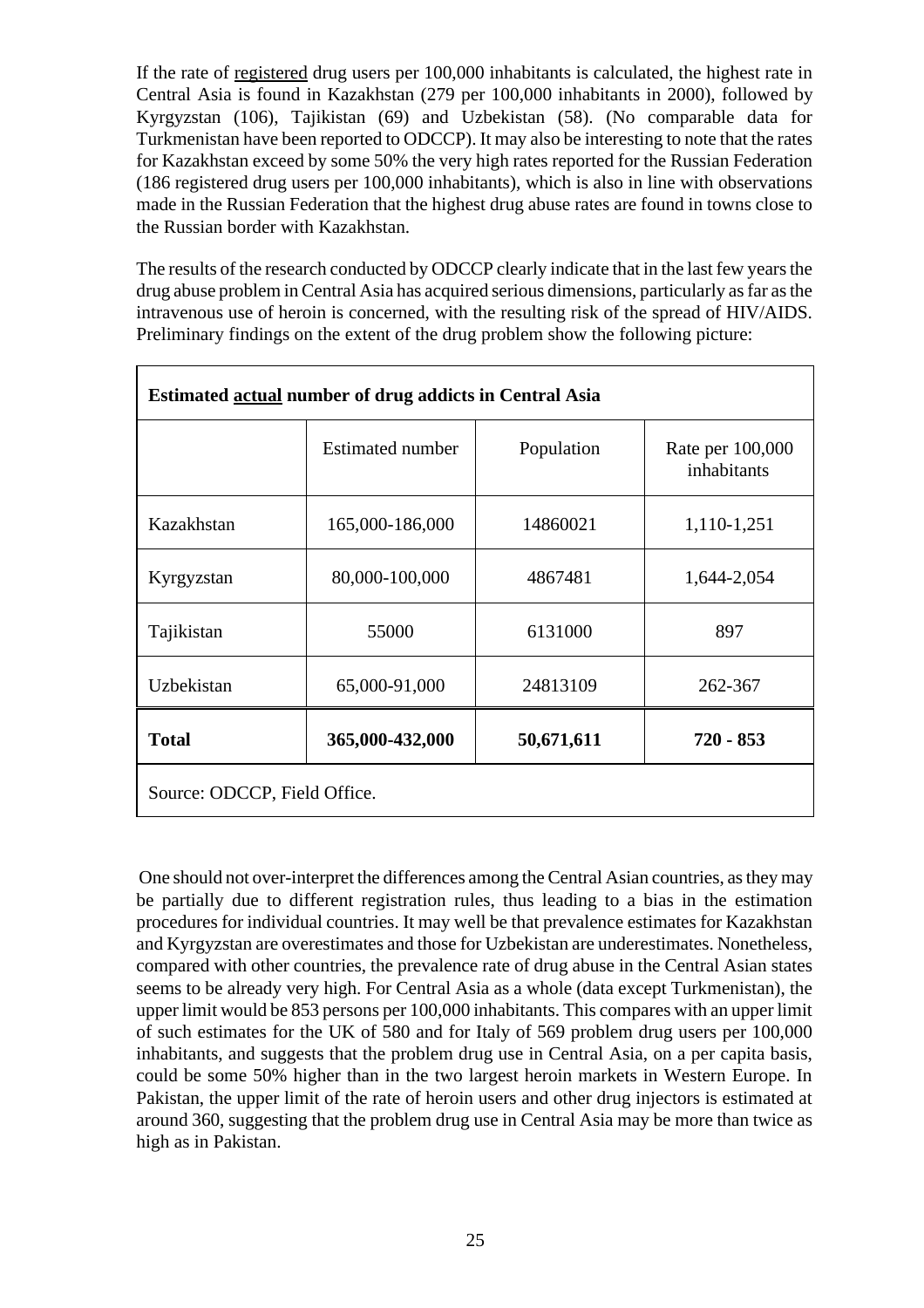# **I.R. of Iran**

The government's most recent estimates on drug consumption in Iran, based on case enumeration using secondary data, indicate that about 1.2 million people (in a population of 62 million) are regular drug users or are dependent on drugs, mostly opiates. The same official sources estimate the overall number of domestic drug users at some 2 million.

A further source of information emanates from the data related to drug screening before marriage and applications for government posts (mandatory under Iranian law): the results show that 1.5% of those screened proved positive for opiate abuse<sup>3</sup>.

In 1998-1999, ODCCP carried out a drug abuse Rapid Situation Assessment (RSA) study in Iran to better understand the nature and extent of the problem. The results of RSA, undertaken in ten major urban sites of the country, indicate that the prevalence figures for severe forms of drug abuse, particularly that of opiates, vary between 1-2% in the general population. The research concentrated solely on the problem of drug abuse, without even trying to estimate the extent of recreational/occasional use of drugs among the Iranian population. The sample population used included abusers in treatment and rehabilitation centres (32%), prisons (35%), and on the streets (33%).

The common drugs of abuse are opium, opium residue and cannabis. Opium was traditionally smoked in old Persia and is still in demand by abusers. Opium is also consumed orally, often dissolved in tea. A small proportion of users injects opium by dissolving it (or its residue) in water (blackwater opium). Cause for alarm has been the recent emergence of an increase in heroin consumption, where users sniff, smoke and inject it. There are however significant regional differences, as far as the spread of heroin abuse is concerned: for instance, in Kermanshah, heroin abuse reported in the 1999 RSA stands at 66.7%, in Tehran at 57.3%, and in Semnan at 3.3%, only. The same applies to IDU, which was reported to be particularly high in Mazandaran Province (30.8% ) and Tehran (26.7%) as compared to Semnan (3.3%). Due to the cultural traditions, the use of opium is considered less serious than the use of heroin by both the Iranian law and the general public. The common reasons cited for switching from opium to heroin, and from smoking to injecting, are: a) opium not giving enough "high"; b) opium becoming costly and unavailable; and c) availability and affordability of heroin. A small proportion of the population was reported to have used pharmaceutical substances (codeine). Country-wide RSA findings suggest that 21.9%<sup>4</sup> of the total number of drug abusers had never injected (heroin or opium residue).

As the profile of the ordinary Iranian drug abuser is concerned, the following data have been collected through the RSA:

- Age of abusers: 68.1% aged between 20 and 40 years;
- Principal age of drug abusers:  $33.6$  (+/-10.5) for males and 37.7 for females (the youngest drug abuser reported in the study was 12 years old);
- Gender: 93.4% males-6.6% females:
- Marital status: 56.7% married-34.6% single (the remaining 8.7% are below marital age);

<sup>&</sup>lt;sup>3</sup> It is worth mentioning that in this latest case, persons screened knew the implications of the test results. Therefore, the likelihood of under-detection in using this source of data is high.

<sup>4</sup> viz. 262,800 individuals.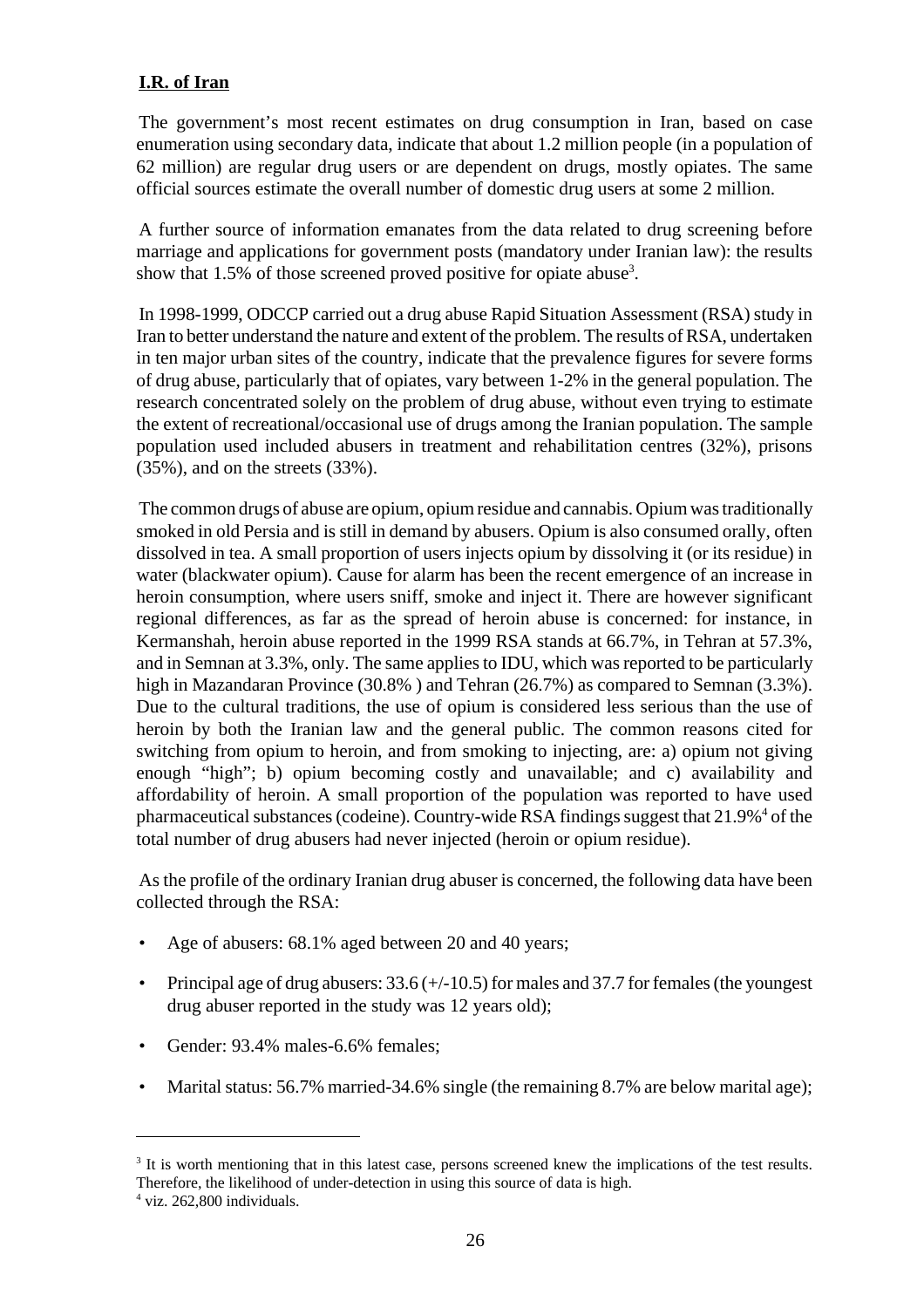- Literacy rate: 12.4% illiterate, 33.8% middle school education;
- Occupation<sup>5</sup>: 24.4% labourers; 20.5% unemployed;
- Source of income for drugs: a major proportion of the interviewed reported illegal means of income, as well as being supported by their families.

The rising trend of IDU is a matter of serious concern among the Iranian health authorities. Recent data representing recorded cases of HIV/AIDS and the ways of transmission up to March 2001, indicate that in 67% cases HIV/AIDS transmission was caused by the drug injection. This phenomenon is of particular concern in the penitentiary system where needle sharing seems to be practiced more often.

Data on drug related deaths by the Statistics and Computer Department of the Drug Control Headquarters show an upward trend in the latest years with 2,106 cases recorded in 2001 against only 632 in 2000. The steady increase in drug related deaths could be attributed to the effects of the Afghan opium poppy ban. Indeed, the first effect of the shortage of supply and the consequent increase of prices for opium has been the shifting to heroin by opium abusers; secondly, the very shortage of opium and the increased demand for heroin have progressively resulted in the deterioration of the quality of heroin sold on the street which, according to unofficial sources, has a purity of 2 to 7%; third, the lower purity of the heroin available pushed abusers to changing their consumption patterns from smoking to injecting, with the consequent increase in drug related deaths.

With regard to drug abuse, 88 out-patient treatment centres are now operational with 350 specialist staff<sup>6</sup>. Over 100,000 drug abusers have received care at these centres during the past three years. In 2000, work was initiated for the setting up of 9 residential therapeutic communities modelled according to the Synanon treatment and rehabilitation methodology.

In 2002, the National Drug Abuse Research and Training Institute was officially inaugurated. The Institute is expected to function as the main monitoring and specialized expertise centre for all drug demand reduction programs in Iran.

There are many private treatment clinics, the competency of which raises concerns. Advertised in many daily newspapers, some of these clinics promise immediate freedom from drug dependency.

As NGOs are concerned, Narcotic Anonymous is very active in I.R. of Iran with about 3,000 members throughout the country. Other NGOs, such as AFTAB Community and Drug Control Community, have recently initiated counselling and rehabilitation programmes.

# **Pakistan**

Drug abuse, in particularly, of heroin, hashish and opium is widespread in Pakistan. A drug abuse Rapid Assessment Study undertaken by ODCCP in cooperation with the government of Pakistan in 2000, estimates the number of chronic heroin abusers at 500,000. The overall prevalence expressed in terms of the whole population of Pakistan is around one third of one percent which means that the country has one of the highest rates of heroin abuse.

<sup>&</sup>lt;sup>5</sup> Unemployment status of the drug abusers varied significantly between different provinces, e.g. in Semnan it was 6.5% and in Tehran 32%.

<sup>&</sup>lt;sup>6</sup> 35 more, compared to 1999.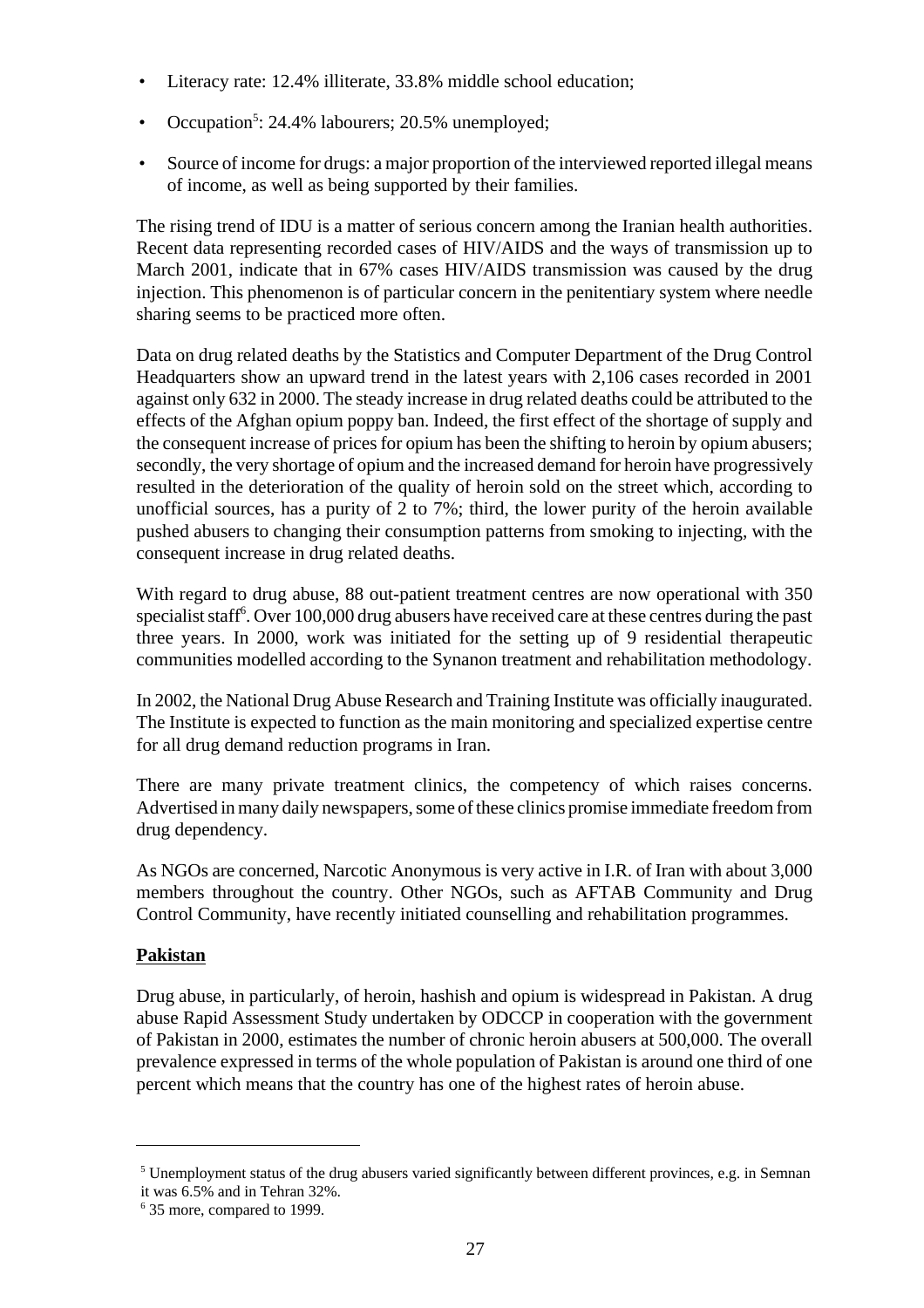Recent trends suggest a shift from the traditional inhaling and smoking of heroin to injection. Over the past eight years, the proportion of injecting heroin abusers increased significantly from approximately 1.85% in 1993 to over 15% in 2000. Results from an ODCCP/UNAIDS study in 1999 revealed that needle sharing and the multiple use of injection needles is common practice in the so called "shooting galleries" that emerged in Lahore and in Karachi. Over half of the injecting drug users who participated in the study reported that they would use a syringe after others have already used it. No cases of HIV/AIDS have been detected in that study, but the high prevalence of Hepatitis-C (180 out of 200 cases) indicate the high potential of an HIV/AIDS epidemic and other transmittable diseases among the intravenous drug users.

Drug addicts have little access to effective treatment. With a few exceptions, the services provided by government-run drug treatment facilities are limited to the management of acute withdrawal symptoms of 7-10 days duration. NGOs are differing in levels of development and capacity in terms of providing drug abuse treatment. Some NGOs and private institutions offer to their clients a wider range of treatment concepts and a range of services beyond medical interventions.

It is estimated that approximately 20 % of Pakistan's prison population has been incarcerated because of drug abuse, possession of drugs and other drug-related offences. Many young drug addicts find themselves in prison because their family members were unable to cope with their addiction and arranged for their imprisonment. Treatment services in prisons, if available, are limited to medical intervention to bring relief from acute withdrawal symptoms.

## **B. Drug Control Cooperation**

#### **8. Regional cooperation**

#### **Central Asia**

The governments of the Central Asian states are increasingly concerned with the devastating economic and social consequences, as well as the security implications, of illicit drug traffic and therefore joined a number of regional initiatives. In 1992, all of the Central Asian countries joined the Economic Cooperation Organization (ECO), which in recent years developed a strong focus on strengthening drug control in the region. ECO includes the five Central Asian countries, as well as Afghanistan, Pakistan, Iran, Turkey, and Azerbaijan. In addition, the five Central Asian states signed on 4 May 1996 a Memorandum of Understanding on sub-regional drug control cooperation which was also joined by Russia and the Aga Khan Foundation in January 1998, and by Azerbaijan in September 2001. In 1996, the law enforcement agencies of Kazakhstan, Kyrgyzstan, Tajikistan, and Uzbekistan signed an agreement on cooperation in combating the illicit traffic in drugs. There are also several other coordinating bodies of the CIS countries to facilitate joint operations against organized criminal activities. Another development in cooperative efforts is the Shanghai Cooperation Organization (former "Shanghai Five"), which includes China, Kazakhstan, Kyrgyzstan, Russia, Tajikistan, and Uzbekistan. The group, set up in 1996, covers several issues related to regional security, including drug trafficking. On 21 April 2000**,** Kazakhstan, Kyrgyzstan, Tajikistan, and Uzbekistan signed a Treaty on Concerted Action in Combating Terrorism, Political and Religious Extremism, Transnational Organized Crime and Other Threats to the Stability and Security of the Signatory Parties which addresses also drug trafficking.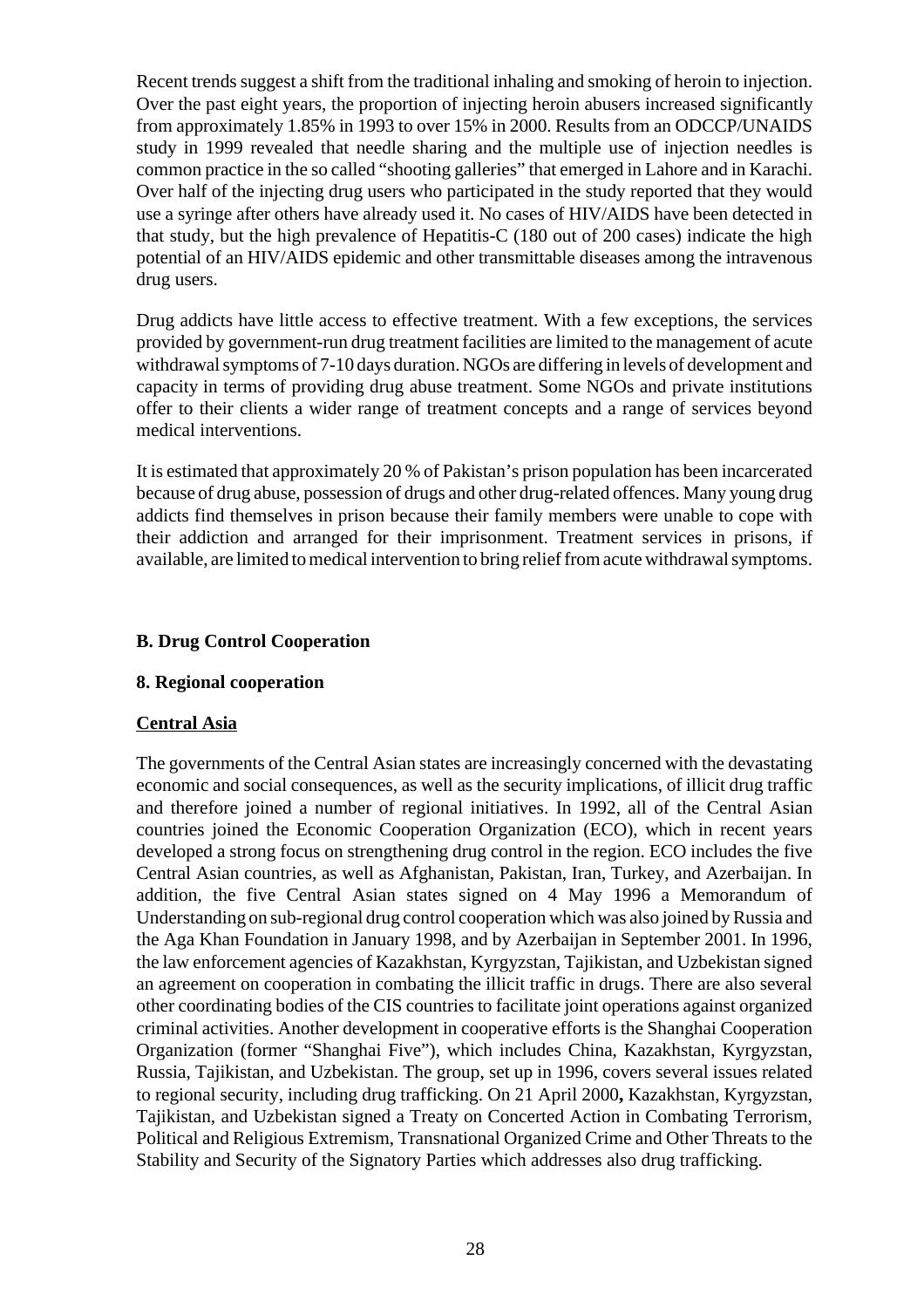In 2000, the "Six Plus Two" group (Tajikistan, Uzbekistan, Turkmenistan, Pakistan, Iran, China, as well as the Russian Federation and the USA) with the support of ODCCP established a Working group to strengthen drug control cooperation among the countries bordering on Afghanistan, e.g. to enhance their interdiction capacities ("Security belt"). In September 2000, the "Six Plus Two" group, with ODCCP's assistance, elaborated and approved a Regional Action Plan for countering the Afghan drug threat.

However, despite strong political commitment to address the problem of illicit drugs, all five Central Asian countries lack basic resources to institute effective drug control mechanisms, whereas such structures are urgently needed. These needs were reflected in the Regional Action Plan, as well as in the Declaration and in the Priorities for Cooperation to Counter Drugs, Organized Crime and Terrorism, adopted by the Central Asian countries at the International Conference on Enhancing Security and Stability in Central Asia: an Integrated Approach to Counter Drugs, Organized Crime and Terrorism, jointly organized by ODCCP and OSCE in Tashkent on 19-20 October 2000. In line with the priorities of the Central Asian states, ODCCP designed a Regional Programme comprising a strategic framework and the ongoing and pipeline projects. The Regional Programme was officially presented at the "Bishkek International Conference on Enhancing Security and Stability in Central Asia: Strengthening Comprehensive Efforts to Counter Terrorism" held in Kyrgyzstan on 13 – 14 December 2001 and jointly organized by ODCCP and OSCE. The participants of the Conference endorsed the Declaration and Programme of Action to counter terrorism, which emphasized additional needs of the Central Asian states in technical and financial assistance. The Regional Programme provides a framework for the follow-up to the Tashkent and Bishkek conferences.

# **I.R. of Iran**

Iran is a party to two Southern Caucasus quadripartite MOUs on cooperation in drug control and activities against money laundering, facilitated by ODCCP and signed, respectively, by Armenia, Georgia, Iran and ODCCP, and by Azerbaijan, Georgia, Iran and ODCCP.

Since 2000, Iran hosts annual Conferences of Drug Liaison Officers posted in Pakistan and Turkey, as part of the activities to promote regional cooperation in drug control. In 2001, at a meeting in Kish Island, the delegates from both regional and western law enforcement agencies overviewed the situation with illicit drug trafficking in the region and discussed practical ways for setting up and improving exchange of information and intelligence.

Iran is an active member of the "Six Plus Two" group and regularly attends its meetings.

Iran is one of the co-founders of the Economic Co-operation Organization  $(ECO)^7$ , the headquarters of which is located in Tehran. In this context, it participated actively in the process leading to the approval of the ECO Plan of Action on Drug Control (11 May 1996), which provides a comprehensive and multi-disciplinary framework for drug control measures at national and regional levels, as well as in the setting up by ODCCP of the Drug Control Coordination Unit (DCCU) at the Secretariat of ECO.

<sup>&</sup>lt;sup>7</sup> The Economic Co-operation Organization (ECO) was renamed as such in 1985. Its origin goes back to 1964, when Turkey, Iran and Pakistan established the Regional Cooperation for Development. Currently, ECO membership includes Afghanistan, Azerbaijan, I.R. of Iran, Kazakhstan, Kyrgyz Republic, Pakistan, Tajikistan, Turkey, Turkmenistan, and Uzbekistan.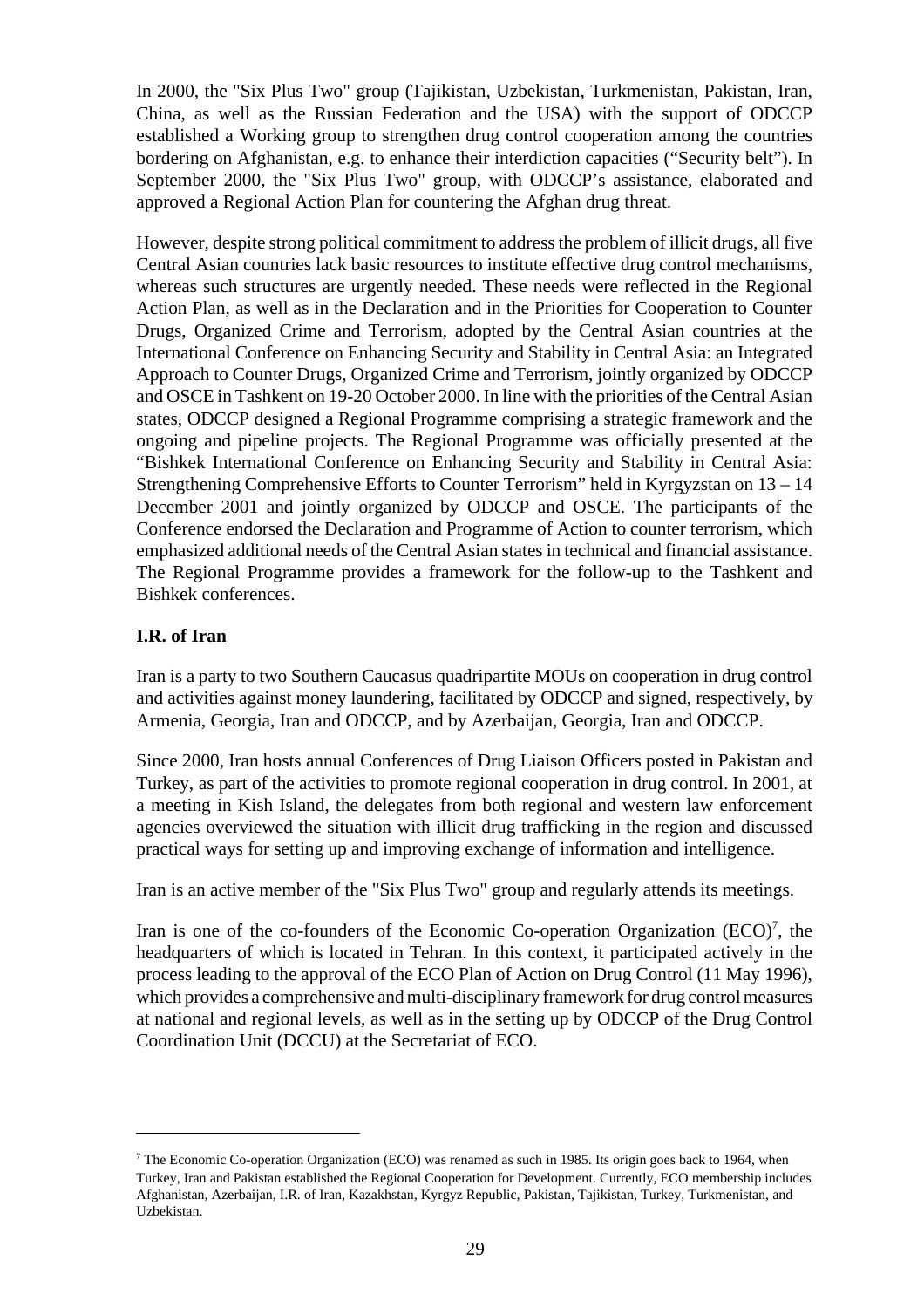## **9. Response of ODCCP**

## **Central Asia**

ODCCP's Regional Office covering all five Central Asian countries was opened in Tashkent in August 1993. Since 1994, ODCCP provided assistance to the Central Asian states for a total value of **US\$ 35.1 millon.**

# **Ongoing programme: US\$ 30.2 million**

## **Operational and project budgets for 2002: US\$ 4 million**

## **ODCCP Strategic Programme Framework for Central Asia , 2002 - 2005**

#### **(Ongoing and future activities)**

The **immediate objective** of the Programme for Central Asia is to further strengthen the capacities in the region to more effectivly address the drugs and organized crime problems at national and regional levels. The **long-term objective** is to reduce drug trafficking, drug abuse and organized crime in Central Asia. The Programme is intended to benefit the general security situation and to contribute to a sound and healthy development of the region. It is, inter alia, expected to contribute to containing and reducing the spread of HIV/AIDS**.**

| Thematic area                                | Investment since<br>1994 to date | Budget ongoing<br>programme | 2002 budget<br>allocated | 2003 budget<br>allocated |
|----------------------------------------------|----------------------------------|-----------------------------|--------------------------|--------------------------|
| Elimination of<br>illicit crops              | 1.3                              | 0.5                         | 0.1                      | 0.08                     |
| Prevention and<br>reduction of<br>drug abuse | 1.3                              | 1                           | 0.4                      | 0.03                     |
| Suppression of<br>illicit trafficking        | 31.9                             | 28.2                        | 3.4                      | 4.6                      |
| Policy support                               | 0.6                              | 0.5                         | 0.1                      | 0.1                      |
| Total                                        | 35.1                             | 30.2                        | 4                        | 4.81                     |

#### **Activities at national level**

**In Kazakhstan**, the project on institution building and improvement of drug control measures for a total amount of US\$ 873,900 was completed this year. In response to the request of the Kazakh government, the ODCCP is also developing a project to strengthen control on the Russian-Kazakhstan border (budget: \$4,494,000). It is expected that the project document will be finalized in 2003. Future ODCCP activities in Kazakhstan will focus on the strengthening of operational and interdiction capacities of selected drug control bodies, in the framework of the country's drug control master plan, and the improvement of institutional training capacities.

A project on capacity building and strengthening of drug control measures for a total amount of US\$ 800,000 has been designed for **Kyrgyzstan**. At the Bishkek Conference it was announced that ODCCP will support the initiative of Kyrgyzstan to establish the Drug Control Agency. At the recent donors meeting, ODCCP suggested that a joint ODCCP-donors mission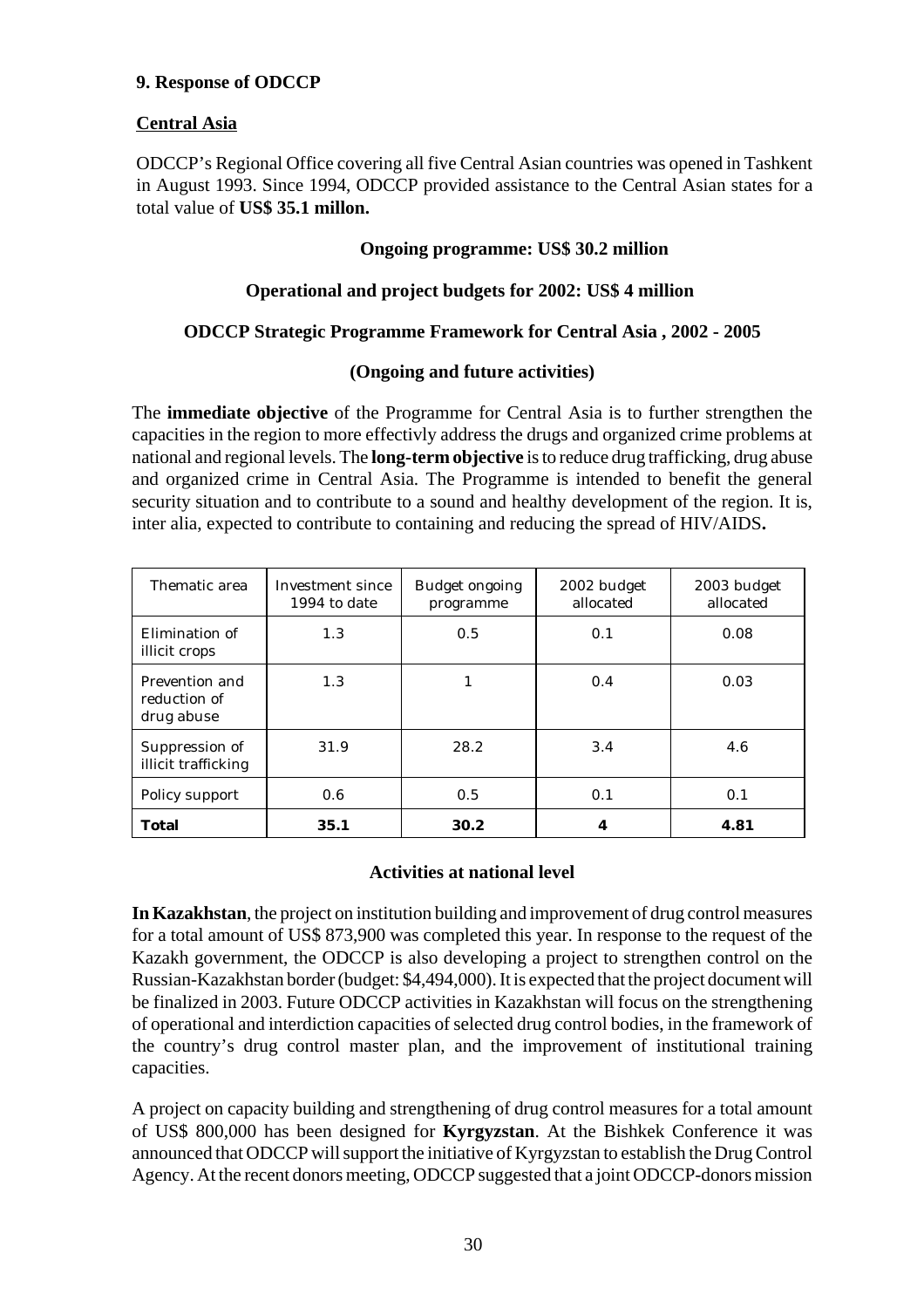be sent to Kyrgyzstan to assess the feasibility of the establishment of DCA in this country**.** The setting up of a data and information gathering system, the strengthening of border control in drug trafficking "bottlenecks", and the upgrading of forensic laboratories and training capacities in Kyrgyzstan will be in the focus of future ODCCP's projects.

**In Tajikistan**, a border control project was launched in November 1999 to strengthen the capacity of border forces and law enforcement authorities in interdicting drug traffic on the Tajik-Afghan border. Furthermore, a project to create a national Drug Control Agency (DCA) is assisting the government in fighting the drug traffic. To ensure sustainability of the DCA, the "Exit Strategy" was elaborated and shared with donors. The strategy envisages provision of further assistance to the DCA up to 2006 with gradual withdrawal from the payment of the DCA's staff salaries. Future activities will assist the government in strengthening specialized law enforcement bodies and the forensic laboratory capacities.

**In Turkmenistan and Uzbekistan**, the first institution-building projects have been completed. As a follow-up, border control projects have been prepared for launching this year in both countries (budgets for the Turkmen - Afghan border project: US\$ 800,000; and for the Uzbek - Afghan border project: US\$ 1,400,000).

In **Turkmenistan**, the ODCCP's assistance will be aimed at the strengthening of border control and drug interdiction capacities through the provision of specialized equipment, communication facilities and up-to-date training. Special attention will be given to the enhancement of capacities to develop and implement drug abuse prevention and treatment policies. The major initiative for **Uzbekistan** entails improving information sharing and exchange between national drug law enforcement bodies, strengthening law enforcement capacities in dealing with drug trafficking cases and reinforcing interdictions in the most sensitive areas of the country, especially along the borders with Afghanistan and Tajikistan.

The Regional Programme also envisages priority areas for assistance **at a regional level**. In particular, provision of following assistance to the countries of the region is foreseen:

- to strengthen data and information sharing capacities of law enforcement agencies at a national and, later, regional level;
- to improve professional expertise of law enforcement personnel through the provision of specialized training programmes;
- to carry out controlled deliveries in order to increase the capacity of law enforcement agencies to dismantle drug trafficking organizations;
- to strengthen precursor control capacities in the whole region through reviewing domestic legislation, strengthening institutional capacities and providing training and specialized equipment;
- to strengthen the criminal justice systems in Central Asia, e.g. review national legislation against organized crime, etc.

The Regional Programme's portfolio has also a set of sub-regional projects aimed at:

- Upgrading law enforcement expertise in drug control in Central Asia and the Russian Federation through the use of a computer-based training programme;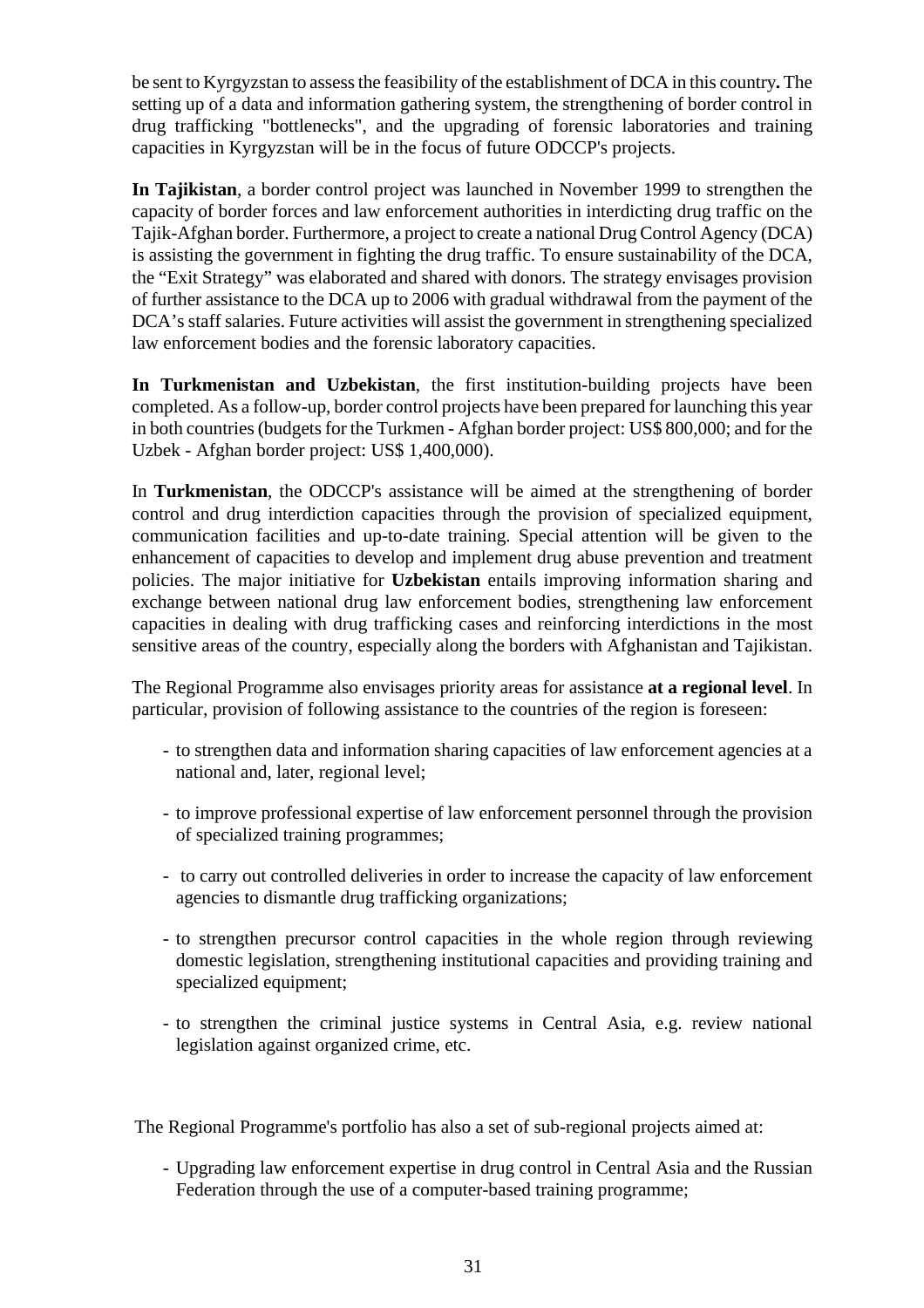- strengthening interdiction capacities of border forces and law enforcement agencies along the Russian/Kazakh border.

# **I.R. of Iran**

Since 1999, the ODCCP's strategy for Iran encompassed two complementary components. First, at the political level, it is support to the Iranian drug control policy and initiatives inside the country, in the region and internationally. Second, it is the strengthening of the ODCCP's operational role in the country and in the region through the implementation of the NOROUZ programme launched in June 1999, developing a new project to strengthen controls on the Iran-Afghan border, and further assistance to drug control functions of the Economic Cooperation Organization.

# **Ongoing programme: US\$ 13,53 million**

# **Operational and project budgets for 2002: US\$ 2.5 million**

# **ODCCP Strategic Programme Framework for the Islamic Republic of Iran**

# **2002 - 2005**

The ODCCP's NOROUZ Programme (NarcOtics ReductiOn UnitiZed Programme) aims at support to the Iranian drug control effort and participation in it of the international community. It operates through five projects, namely CIRUS – Combined InteRdiction Unified Strategy for Iran (drug supply reduction); DARIUS – Drug Abuse Research and Intervention Unified Strategy for Iran (drug demand reduction); LAS legal assistance to Iran; PERSEPOLIS – Participatory ExpeRienceS EmPOwering Local InitiativeS in Iran and Action for Generating Awareness on the Narcotic Issue among Afghans in Iran (AFGANIAI) (both intersectoral).

# DRUG CONTROL OBJECTIVE

The Programme intends to:

- Enhance the national capacity in reducing illicit trafficking of narcotic drugs;
- Reduce the impact of the national drug abuse and consumption problem;
- Organize and improve its judicial responses to illicit drug trafficking and international organized crime;
- Mobilize the civic society against the illicit drug culture and forge new strategic alliances with national and international partners in the fight against drugs.

# **NOROUZ total budget: US\$ 12,701,200**

# **Suppression of illicit trafficking CIRUS – Combined InteRdiction Unified Strategy for Iran**

Total budget: US\$ 7,887,400

OBJECTIVE**:** By the end of the project, the Iranian law enforcement in charge of anti-drug trafficking operations will have increased their capability of intercepting and seizing illicit consignments of narcotic drugs transiting the country from Afghanistan and Pakistan, as well as leaving the country through the mail system, international airports and seaports.

# **Prevention and reduction of drug abuse: DARIUS – Drug Abuse Research and Intervention Unified Strategy for Iran**

Total budget: US\$ 3,220,500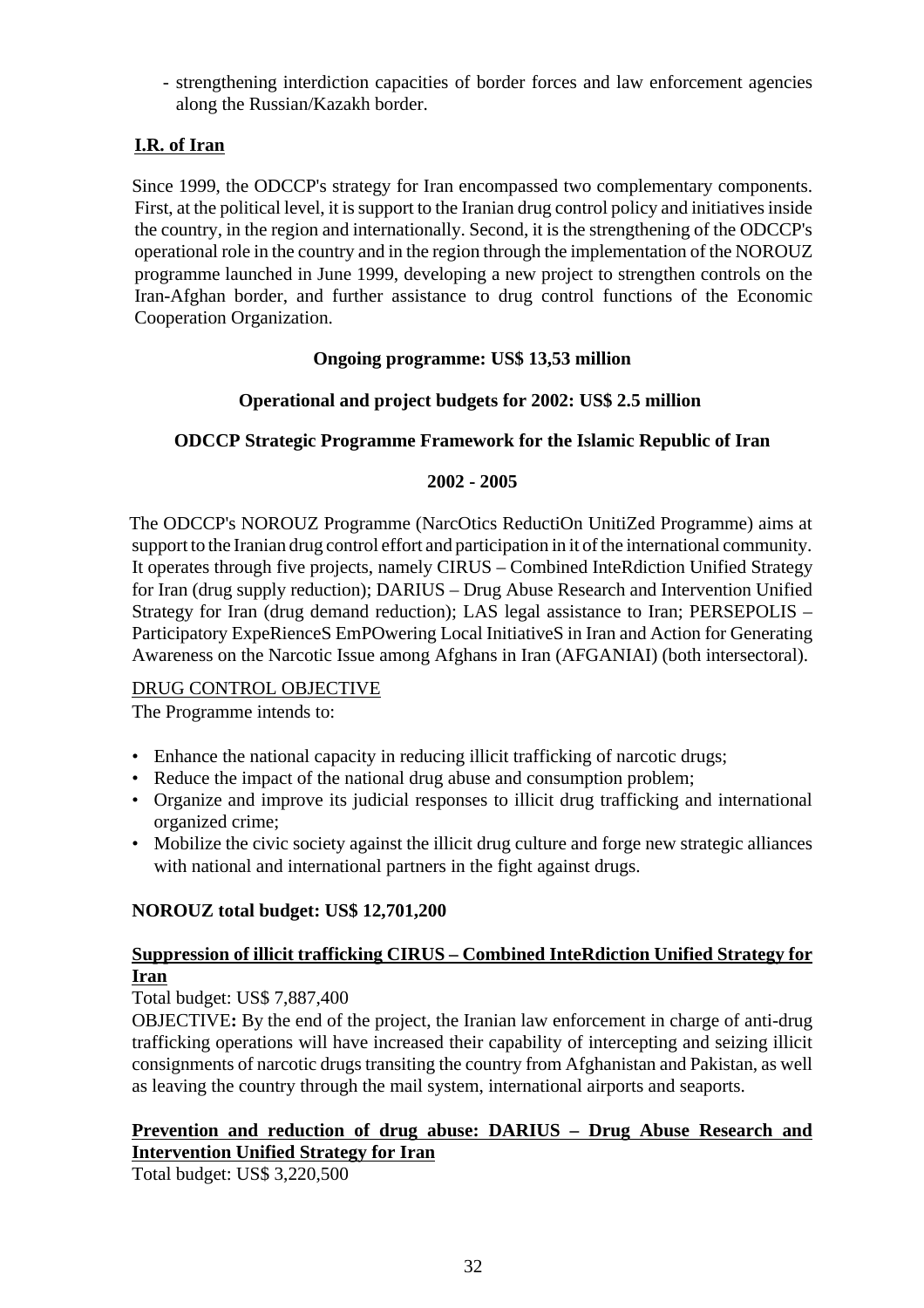OBJECTIVE: By the end of the project, a network of drug demand reduction institutions and Non-governmental Organizations will cooperate in addressing the drug abuse problem at national and local levels.

# **Legal Assistance for IRAN – LAS**

Total budget: US\$ 813,600

OBJECTIVE: By the end of the project, the Iranian judges and magistrates will have the needed legislative and investigative tools at their disposal for responding to the challenges posed by drug trafficking and international organized crime.

# **Intersectoral - Local Empowerment: PERSEPOLIS – Participatory ExpeRienceS for Empowering Local InitiativeS in Iran**

## Total budget: US\$ 779,700

OBJECTIVE: By the end of the project, opinion leaders, intellectuals, mass media and the general public will actively participate in the anti-drug effort launched by the government of Iran. The mentioned objective will be achieved by mobilizing the national decision makers, opinion leaders and the general public to play an active role in the fight against drugs and criminality. The objective will also be achieved by empowering the community with the required instruments for designing and implementing the local drug control action plans.

## **Action for Generating Awareness on the Narcotic Issue among Afghans in Iran (AFGANIAI)**

# Total Budget: US\$ 48,600

OBJECTIVE: This project has been designed to increase the awareness of the Afghans enrolled into the UNHCR–Government of Iran voluntary repatriation programme, and generally that of the Afghan communities in the I.R. of Iran, on the negative consequences of cultivating opium poppy, trafficking and consuming opiates.

# **Regional level**

# **Strengthening the Drug Control Coordination Unit (DCCU) at the Secretariat of the Economic Cooperation Organization (ECO) – Phases 1 & 2**

Total budget: US\$ 780,600

OBJECTIVE: The objective of the project is to provide the ECO Secretariat with a mechanism for coordination of drug control activities in all ECO Member States. ECO will thus obtain a managerial tool to monitor the drug situation in the region and to maintain a continuous dialogue with its Member States on the implementation of the ECO Plan of Action on Drug Control.

#### **Strengthening Afghanistan – Iran Drug Control Border Cooperation (SAID)**

*(under formulation)*

Total budget: US\$ 3,066,100

OBJECTIVE: The objective of the project is to increase the capacity of forces along the border to interdict the trafficking of narcotics. This will be carried out by an initial needs assessment and followed by the provision of equipment to establish border check posts. The border forces will receive training in interdiction and intelligence techniques and will be assisted with better mobility, communications and equipment. Following the assessment, land border crossing points will be similarly assisted to reduce the flow of drugs out of Afghanistan, as well as the flow of precursor chemicals into the country, which is carried out by utilizing legitimate commercial trade.